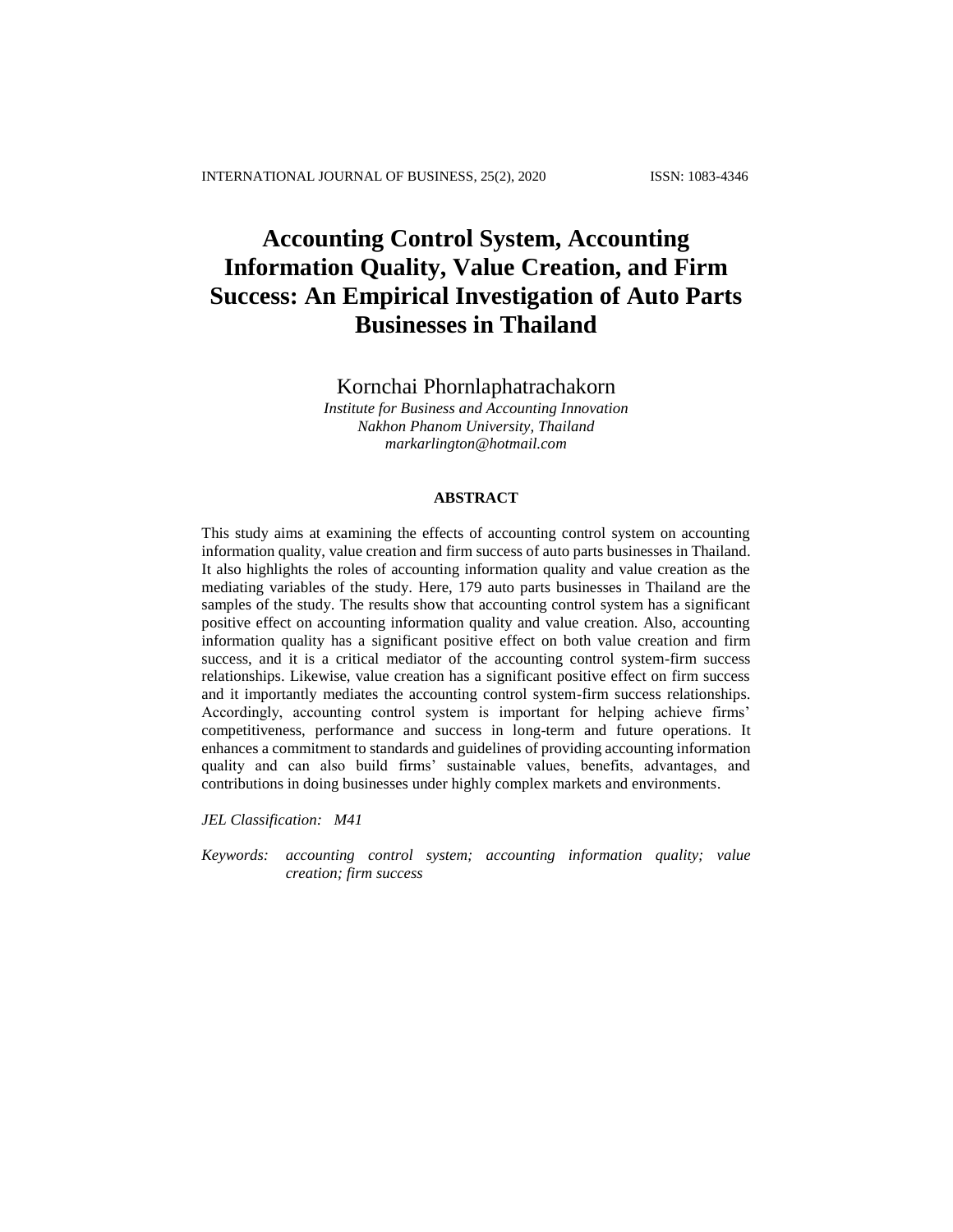# **I. INTRODUCTION**

Recently, competitive markets and environments as external factors of firms' doing businesses have rigorously changed (Pollitte et al., 2015). These markets and environments comprise continuous technology growth, more required laws and regulations, increased number of both existing and new competitors, diversity of customer needs and wants, and multiplied expectations of stakeholders. They have affected firms' business operations, competitiveness and performance directly and indirectly. Also, internal factors of the firms' business practices, namely organizational vision, top management support, resource readiness, corporate strategies, operational techniques, and employee competency have enhanced their success, survival and sustainability (Valtakoski, 2017). Firms need to capably implement and utilize their resources and capabilities to deal with highly rigorous markets and environments in order to achieve superior and long-term success and future survival and sustainability. More effectiveness of resource and capability implementation is positively related to greater business outcomes. In this study, accounting control system is valuable one of firms' capabilities and it becomes a strategic mechanism tool of their operations that can help provide qualified accounting information, build incremental business value and promote sustainable organizational success. Firms with effective accounting control system can determine their outcomes, namely competitive advantage, performance and success in long-term operations and future practices. Accordingly, accounting control system is one source of firms' competitive advantage and performance and it is a key determinant of firms' sustainable success.

Accounting control system plays a significant role in determining, driving and explaining firms' accounting information quality, value creation and corporate success. Here, accounting control system is defined as plans and processes of firms which are used within an organization to safeguard their assets from loss by fraud or unintentional errors, check accuracy and reliability of accounting data that use in making decisions and promote operational effectiveness and encourage adherence to adopted policies in those business responsibilities (Hayale and Abu Khadra, 2006). It is a control of procedures, methods and approaches that guarantees reliability in accounting records and accuracy in preparation of accounting information associated with compliances with accounting standards, rules, laws, and regulations, make easier reviews of authorized financial operations and safeguard firms' assets and resources directly and indirectly (Nogueira and Jorge, 2017). Thus, accounting control system becomes an important business process of helping achieve strategic objectives in both short and long-term operations, gain competitive benefits and contributions and encourage survived growth and sustainable success. Within an effective accounting control system, firms can carry out their business practices, operations, activities, and functions successfully under dynamic complex markets and environments in the short term and well into the future. They can effectively implement and utilize accounting control system in order to provide accounting information quality, create business value and competitiveness and enhance their performance and success. Then, this purposes that accounting information quality, value creation and firm success are consequences of implementing and utilizing accounting control system.

Accounting information quality, value creation and firm success are purposed as and outcomes of accounting control system implementation. Firstly, accounting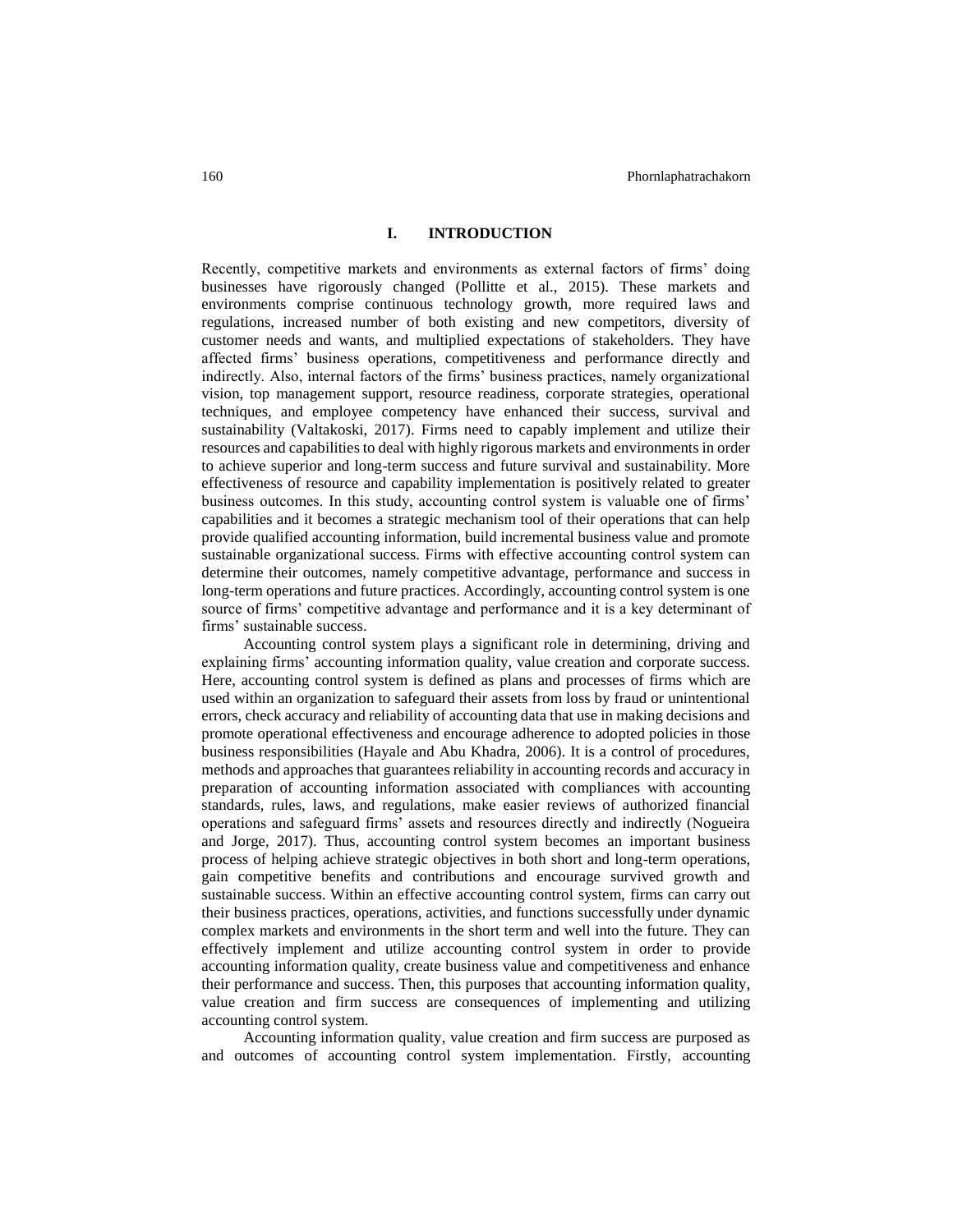information quality is defined as valuation usefulness and contract validity of firms' accounting system outputs, namely financial report and information (Zhai and Wang, 2016). Both financial report and information can help users make business valuation decisions that link to firms' superior performance and sustainable success. They also benefit contracts between investors and executives, including better understanding of their businesses that can encourage the investors to participate and join their operations and activities more. The valuation usefulness and contract validity reflect pricing and governance functions of accounting information. Thus, accounting information quality must faithfully represent economic phenomena of firms' businesses and operations and it needs to be complete, neutral and free from error (Drum et al., 2017). Firms with more accounting information quality can create greater business value and promote more operational success. Accordingly, accounting information quality is likely to relate to value creation and firm success. Secondly, value creation refers to an ability of firms to develop new products and services through utilizing superior knowledge and technological capabilities, which leads to higher product quality and performance (Morgan et al., 2018). It is concerned with all activities that are structured within and across organizational functions to increase customer satisfaction and loyalty and market acceptance and reliability. Also, value creation can enhance a unique position in a marketplace, competitive advantage and sustainable success (Zacharias et al., 2016). It is one of the most important aspects of firms' long-term success. Thirdly, firm success is another consequence of utilizing accounting control system and it is an outcome of firms' doing business operations, activities, practices, and functions effectively and efficiently. According to Selomon et al. (2016), firm success can be measured by financial and nonfinancial measures, namely increased sales, cash flow from operations, market share, customer satisfaction, business growth, and increased profits.

In this study, the effects of accounting control system on accounting information quality, value creation and firm success are examined. Accounting control system, accounting information quality, value creation, and firm success are the independent variable, mediating variables and dependent variable of the study respectively. Here, auto parts businesses in Thailand are the appropriate samples of the study because these businesses are subsets of Thailand automotive industry. Thailand automotive industry has been significantly developed for over 50 years. The industry contributed 12% of the GDP with more than 1.94 million vehicles produced and worth USD 27 billion in 2016 (Thailand Board of Investment, 2017). These successes ranked the country as the largest automotive producer in Southeast Asia and 12th in the world. Also, they ranked the 2nd one-ton pickup producer in the world and the  $6<sup>th</sup>$  commercial vehicle producer in the world. As an "Automotive Hub of Asia", Thailand continuously accelerates its nextgeneration automotive industry to follow the S-Curve promotion with higher value-added production. To examine the research relationships, the key research question is how accounting control system leads to firm success. The specific research questions are: (1) How accounting control system has an effect on accounting information quality, (2) How accounting control system has an effect on value creation, (3) How accounting control system has an effect on firm success, (4) How accounting information quality has an effect on value creation, (5) How accounting information quality has an effect on firm success, (6) How value creation has an effect on firm success, (7) How accounting information quality mediates the accounting control system-firm success relationships,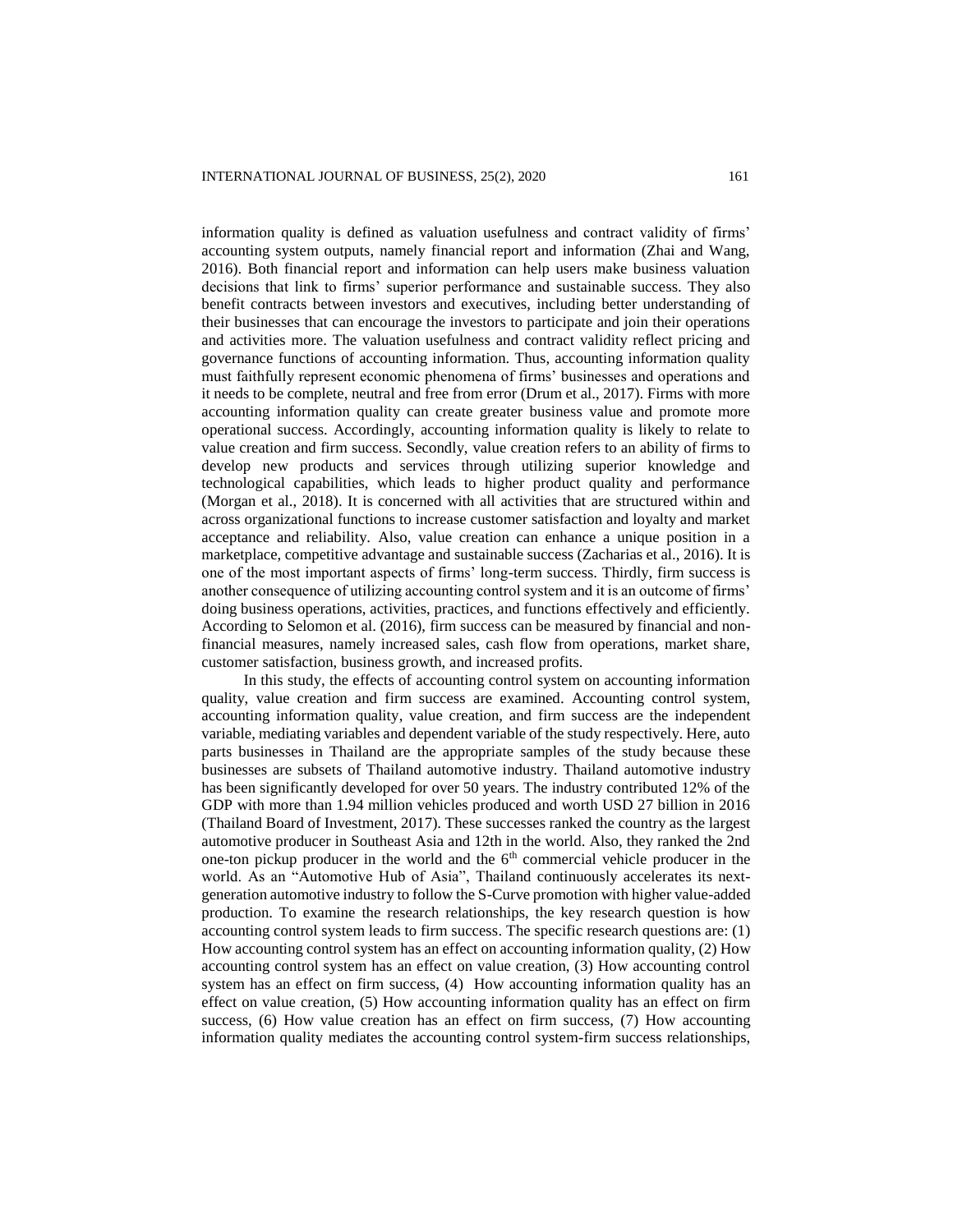and (8) How value creation mediates the accounting control system-firm success relationships

The remainder of this study is as follows. Firstly, relevant literature review of accounting control system, accounting information quality, value creation, and firm success are provided, and their hypotheses development is presented. Secondly, research methods, namely samples of the study, data collection procedure, test of non-response bias, measures, instrument test, and statistical techniques are considered. Thirdly, research results are showed and discussions with reasonable explanations are presented. Lastly, limitations of the study, theoretical and managerial contributions, suggestions for future research, and conclusion of the study are provided.

#### **II. LITERATURE REVIEW**

In this study, the effects of accounting control system on accounting information quality, value creation, and firm success are empirically investigated. According to the knowledge-based view of the firm (KBV), knowledge is an intangible resource of firms and it is the most important resource and heterogeneous knowledge bases across their functions are the main determinants of performance differences (Mejri et al., 2018). The development, integration and transfer of knowledge are critical aspects of firms' success, survival and sustainability. Here, accounting control system is an idiosyncratic knowledge base that gives rise to firms' organizational capabilities. They can generate sustainable competitive advantage, superior performance and outstanding success from their knowledge. Accordingly, this study considers that accounting control system is a valuable knowledge of the firms and it is a key determinant of accounting information quality, value creation and firm success. Thus, the research relationships of these variables are discussed and hypothesized. The conceptual model presents the aforementioned relationships, as shown in Figure 1.

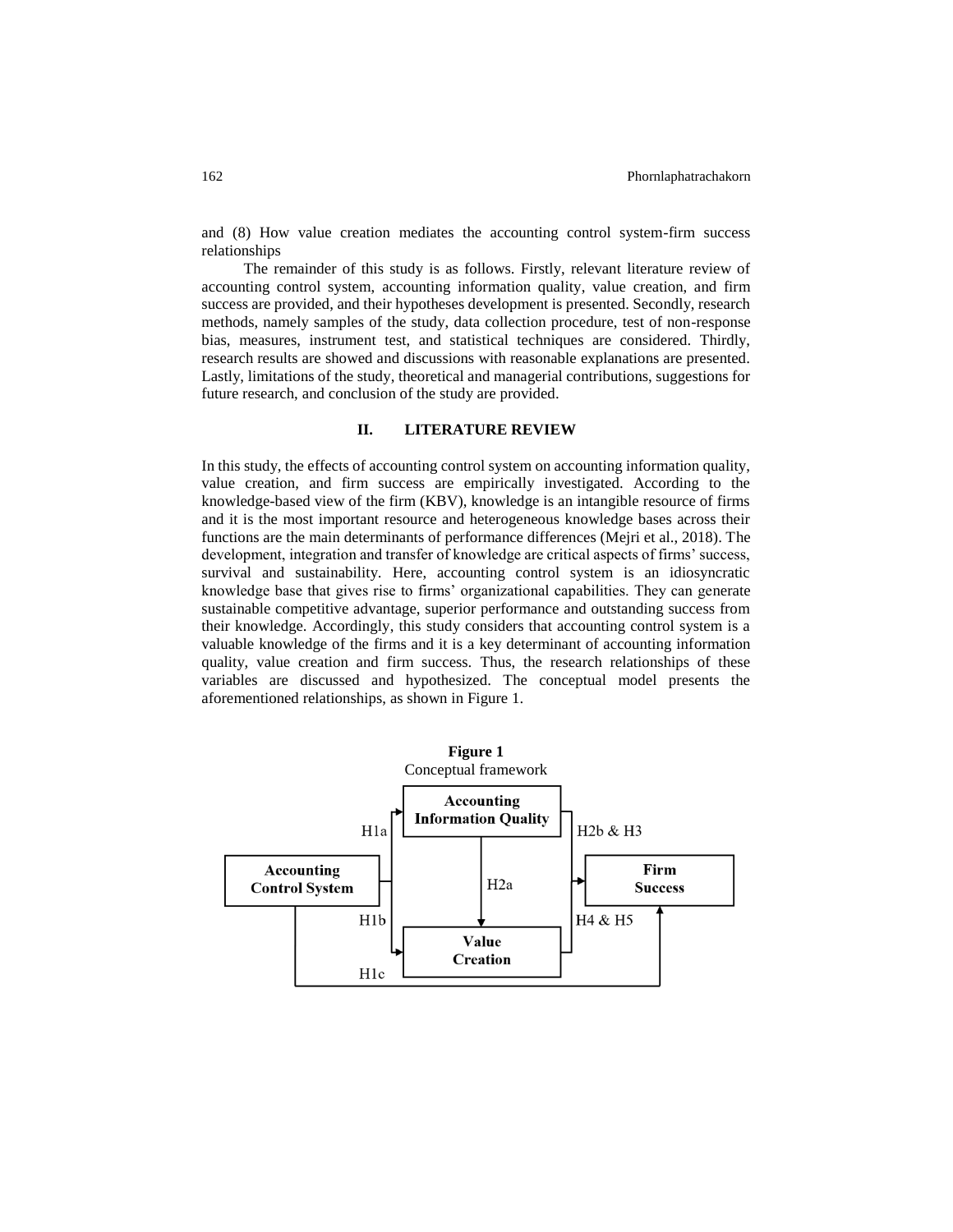# **A. Accounting Control System**

Internal control system is considered as a valuable management tool of firms that can help prevent loss and misappropriation of resources and assets, comply with laws and regulations, ensure a reporting of reliable financial information, and achieve performance targets (Paletta and Alimehmeti, 2018). It is a set of instructions, processes, procedures, systems, and structures which firms ensure that resources are obtained and used effectively and efficiently in accomplishment and achievement of their strategic objectives and organizational affectivity and performance (Suarez, 2017). It comprises operational, administrative, political, and accounting internal controls. In this study, accounting control system is one component of internal control system and it is proposed as a key determinant of driving and explaining firms' accounting information quality, value creation and corporate success. Interestingly, accounting control system is defined as a control of procedures aimed at guaranteeing reliability in accounting records and accuracy in preparation of accounting information, associated with compliance with accounting rules, making easier reviews of authorized financial operations and safeguarding firms' assets and resources directly and indirectly (Nogueira and Jorge, 2017). It is a main instrument for credibility and validation of firms' financial information. Firms with effective accounting control system can have beneficial and useful information to facilitate and support managerial decision making consistent with their strategic goals. Accordingly, accounting control system can ensure accuracy and integrity of accounting records and reliability of information produced, safeguard their assets from loss by fraud or unintentional errors, promote planning, operational and decision-making effectiveness, and encourage adherence to adopted policies in those business responsibilities.

Accounting control system can facilitate planning and monitoring of organizational activities and organizational performance. It enables to use accounting information in improving better accuracy of organizational decision making and more effectiveness of organizational performance. Also, accounting control system refers to plans and processes of firms with are used within an organization to check accuracy and reliability of accounting data used in making decisions (Hayale and Abu Khadra, 2006). Five interrelated components of accounting control system are derived from ways and guidelines of management run and do businesses and integrated with a management process, namely control environment, risk assessment, control activities, information and communication, and monitoring. Firstly, firms need to provide working environments that are appropriate with efficiency enhancement, smooth business operations and increased goal achievement. Secondly, firms need to be aware of organizational risks and manage and prevent those risks effectively and efficiently. Thirdly, firms need to consider policies, processes and activities of controls that can enhance effective goal achievement. Fourthly, firms need to communicate information and understanding relating to activities, rules and regulations well both inside and outside organizations. Lastly, firms need to monitor changing internal and external environments, modify their control systems that are congruent with existing situations and conditions and assess a quality of all working and operational systems continuously. Thus, accounting control system becomes an important business tool that promotes accounting information quality, establishes value creation and enhances organizational success in highly rigorous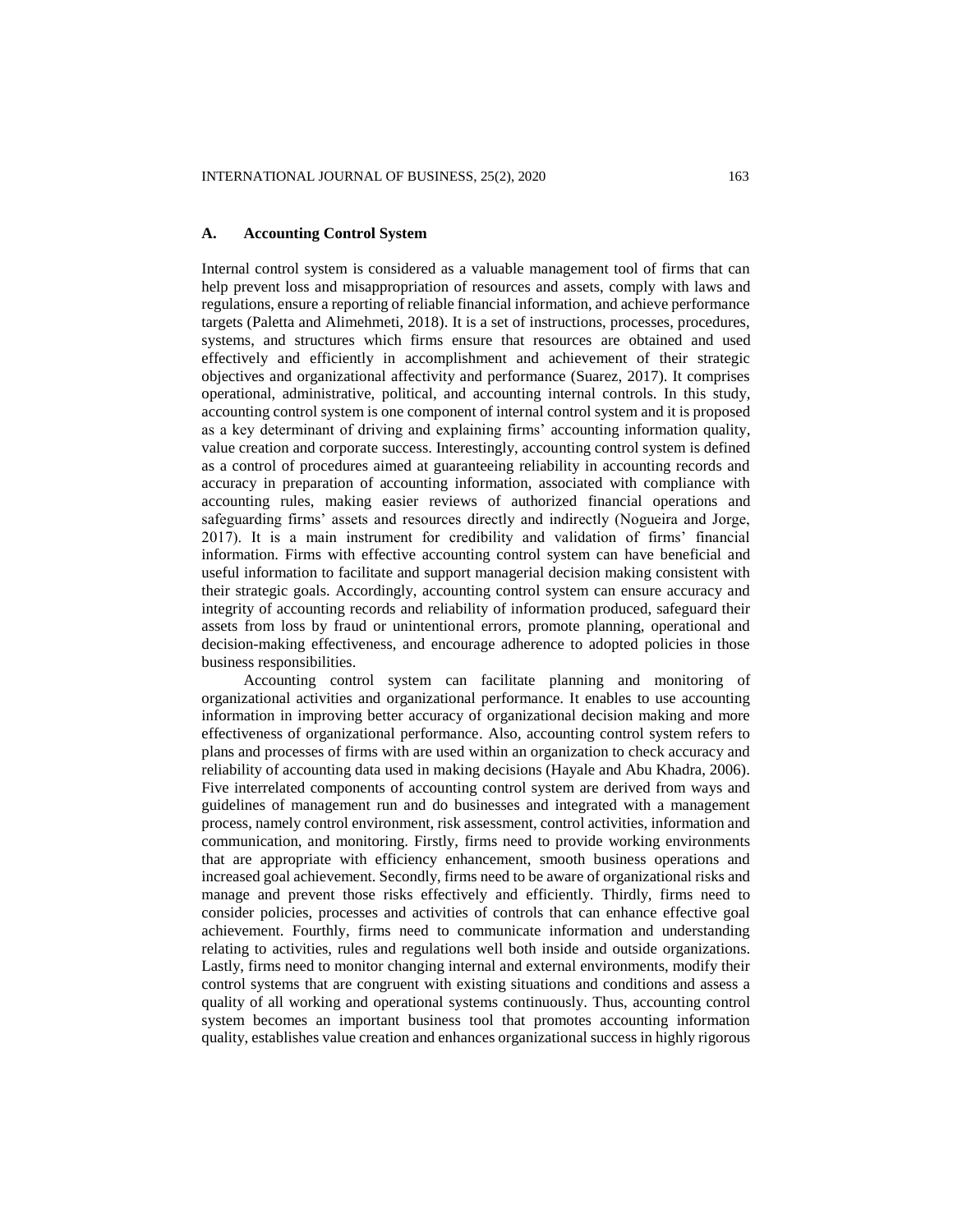competitive markets and environments. It is hypothesized to have a positive effect on accounting information quality, value creation and firm success. Therefore,

H1: Accounting control system has a positive effect on (a) accounting information quality, (b) value creation and (c) firm success.

#### **B. Accounting Information Quality**

Accounting information quality is an outcome of effectively implementing, applying and utilizing accounting control system and it is defined as content and format attributes of information, namely relevance, conservatism, objectivity, understandability, accuracy, usability, and timeliness (Bagaeva, 2008). It focuses on attributes of outputs from accounting system procedures (Gorla et al., 2010). These attributes are related to a realworld entity, a value stored in another database, a result of an arithmetic computation, all data relevant to an application, an absence of conflict between two datasets, and up-todate information. They can make accounting information useful for financial reporting. Also, accounting information quality can be measured indirectly by investigating motives and incentives of accounting information prepares. Higher accounting information quality can make an allocation of capital market resources more efficient and give investors more protection (Hu et al., 2012). Likewise, accounting information quality enables managers to identify better investment opportunities and improve greater investment decisions through superior identification of projects and more truthful accounting numbers for internal decision makers (Elaoud and Jarboui, 2017). It makes these managers more accountable by allowing better monitoring, reduces adverse selection and moral hazard, decreases information asymmetries, and diminish overinvestment and underinvestment problems. Thus, accounting information quality is desirable to better business and financial decision making, greater value creation and enhancement, and more performance and success in firms' business operations, activities, functions, and responsibilities. Firms with accounting information quality can enhance their financial health and performance.

In addition, accounting information quality refers to valuation usefulness and contract validity of firms' accounting system outputs, namely financial report and information (Zhai and Wang, 2016). It faithfully represents economic phenomena of firms' businesses and operations and it needs to be complete, neutral and free from error (Drum et al., 2017). It benefits better understanding between investors and executives and encourage the investors to participate and join their operations and activities more. Both valuation usefulness and contract validity reflect pricing and governance functions of accounting information. Then, accounting information quality can make business valuation decisions that link to firms' superior performance and sustainable success. Firms with more accounting information quality can create greater business value and promote more operational success. Hence, accounting information quality is positively related to value creation and firm success. In this study, accounting information quality is also proposed as a mediator of the accounting control system-firm success relationships. Firms with effective accounting control system can provide accounting information quality in order to achieve their success. Thus, accounting information quality is likely to mediate the relationships between accounting control system and firm success. According to earlier discussions, accounting control system is hypothesized to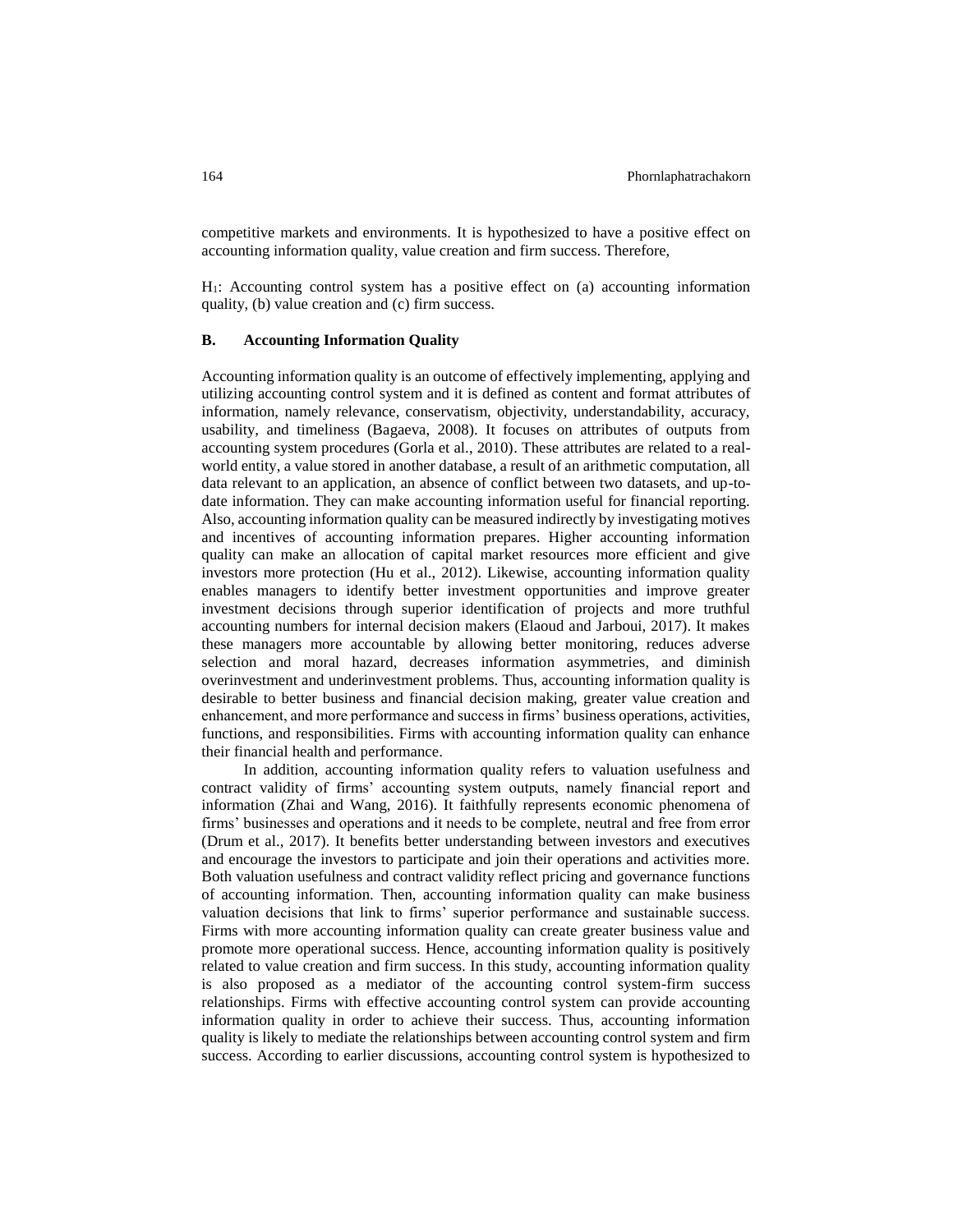have a positive effect on firm success and mediates the accounting control system-firm success relationships. Therefore,

H2: Accounting information quality has a positive effect on (a) value creation and (b) firm success.

H3: Accounting information quality mediates the relationships between accounting control system and firm success.

# **C. Value Creation**

In a marketplace, value creation is responsible for competitive advantage and sustainable success (Zacharias et al., 2016). It is one of the most important aspects of firms' longterm success. Here, value creation is defined as an ability of firms to develop new products and services through utilizing superior knowledge and technological capabilities, which leads to higher product quality and performance (Morgan et al., 2018). It is their abilities to use, explore, exploit, adapt, and utilize market-based resources, assets and capabilities to attract and retain customers for these products and services. Also, value creation refers to the procurement, management and use of resources for responding customers' perceived interactive relativistic preference experience for and evaluation of those product attributes, attribute performance and consequences arising from use that facilitate achieving with customers' purposes in use situations (Gidhagen et al., 2011). It can help achieve a main goal of firms' operations with a satisfaction of customers' demands. Firms with emphasized value creation are all activities that are structured within and across organizational functions to increase customer satisfaction and loyalty and market acceptance and reliability. They can offer better products and services to customers and enhance an increased knowledge and its retention to talent development, talent retention and lubrication of talenting culture (Ganaie and Haque, 2017). Thus, firms have attempted to serve and respond their customers' needs, wants and requirements well in order to increase customer satisfaction, improve customer loyalty, promote outstanding competitive advantage, achieve superior performance, and gain sustainable success.

In order to complete organizational success and become a leader in competitive markets and environments, value creation is a measurement of firms' success and it is from an integration of vision, strategy and tactics which they have implemented to achieve their goals (Mali et al., 2012). It reflects to managing performances of individual business units with respect to realized money flows and returns on investment rate. Firms with effective value creation can gain outperforming results from their doing businesses and operations. Likewise, value creation comprises two components, namely value creation for customers and value creation for enterprises. Value creation for customers is a process of understanding customer needs and offering firms' products and services by considering competitive advantage over rival enterprise while value creation for enterprises is a process of searching for pitfalls inside enterprise operations and optimizing business process models (Rehman et al., 2016). It emphasizes an articulation of encompassing strategic postures and business orientations and a strategic space of processes, capturing firm capabilities' space of processes, including value offering, customer equity, customer value, and brand equity, and occupying a value outcome space of processes (Ngo and O'Cass, 2010). It can enhance customer responses effectively and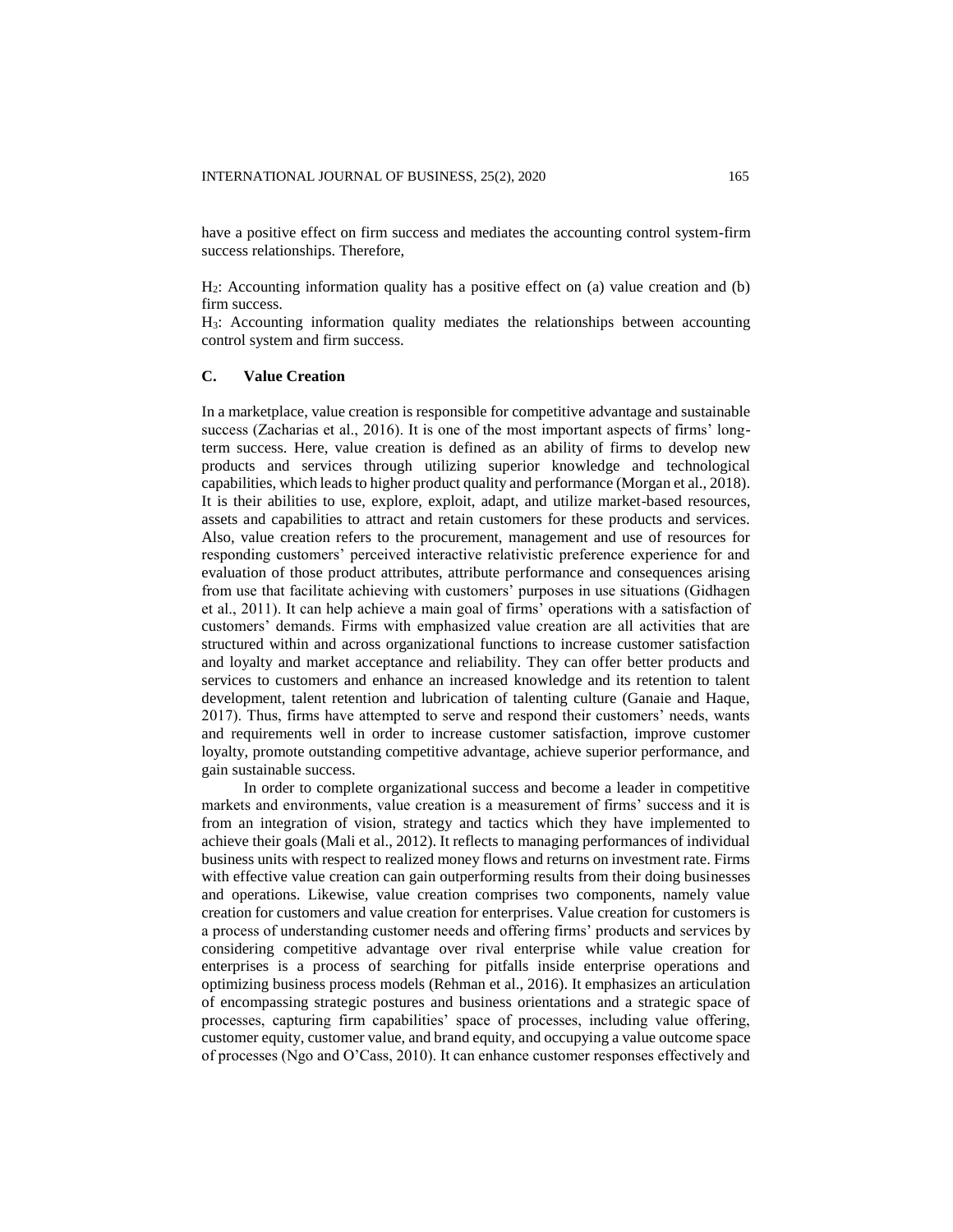efficiently that can build customer satisfaction and loyalty and promote firms' competitive advantage and success. To verify a mediating role, value creation is proposed to mediate the accounting control system-firm success relationships. Value creation is a consequence of successful accounting control system implementation while effective value creation is a key determinant of sustainable success. Accordingly, value creation is hypothesized to become a main factor of achieving operational and business success and mediate the accounting control system-firm success relationships. Therefore,

H4: Accounting information quality has a positive effect on (a) value creation and (b) firm success.

H5: Accounting information quality mediates the relationships between accounting control system and firm success.

### **III. RESEARCH METHODS**

#### **A. Sample and Data Collection**

In this study, all 582 auto parts businesses in Thailand are provided by the Thai Auto Parts Manufacturers Association and they are chosen as the samples of the study. Thailand automotive industry as an Automotive Hub of Asia has been significantly developed and it has had higher value-added production for over 50 years (Thailand Board of Investment, 2017). While auto parts businesses in Thailand are subsets of Thailand automotive industry, they are the appropriate samples of the study. Here, internal audit executives, namely internal audit directors, internal audit managers or internal audit heads, of auto parts businesses in Thailand are the key informants of the study because they have taken the highest responsibilities of internal audit and control functions and other related activities in an organization. To effectively collect data, a mail survey procedure via questionnaire was used as the data collection method. With regard to the questionnaire mailing, 32 surveys were undeliverable because some listed firms had moved to unknown locations. Deducting the undeliverable from the original 582 mailed, the valid mailing was 550 surveys, from which 183 responses were received. Of the surveys completed and returned, 179 were usable. The effective response rate was approximately 32.55%. Then, the response rate for a mail survey, with an appropriate follow-up procedure, if greater than 20% is considered acceptable (Aaker et al., 2001). The data collection procedure is shown in Table 1.

| Procedures                  | Number of Questionnaires |
|-----------------------------|--------------------------|
| Mailed questionnaires       | 582                      |
| Undelivered questionnaires  | 32                       |
| Valid questionnaire mailing | 550                      |
| Received questionnaires     | 183                      |
| Unusable questionnaires     | 4                        |
| Usable questionnaires       | 179                      |
| Response rate               | 32.55%                   |

**Table 1** Data collection procedure of questionnaire mailing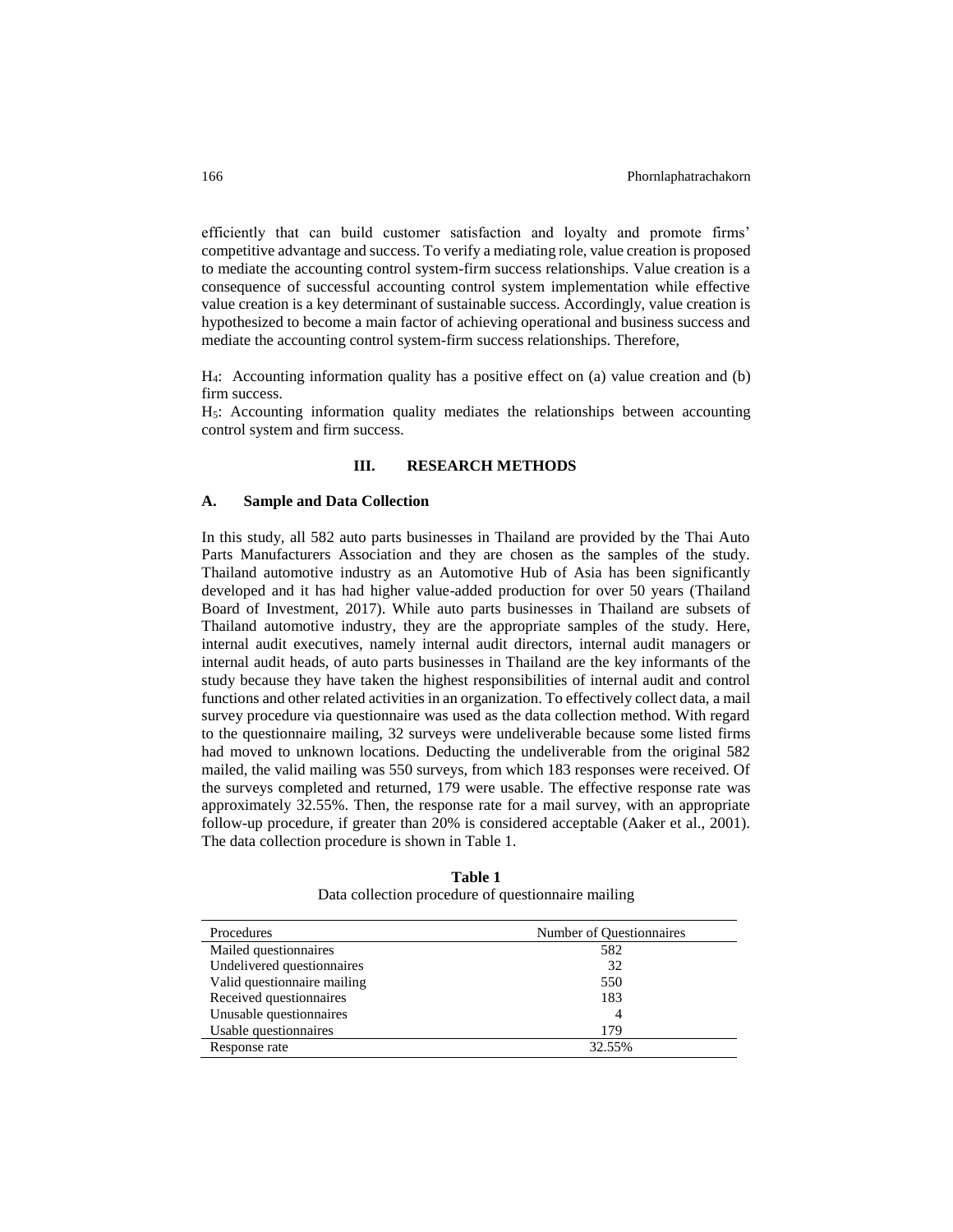To test potential and non-response bias, to detect possible problems with nonresponse errors and to verify appropriateness and accuracy of data, the assessment and investigation of non-response-bias was centered on a comparison of the first ninety data and the second eighty-nine data as recommended by Armstrong and Overton (1977). The mean differences of firm size, firm age and firm capital are applied for testing the nonresponse bias. There were no statistically significant differences between first and second groups at a 95% confidence level as firm size (t = 0.12, p > .05), firm age (t = 0.14, p  $> .05$ ) and firm capital (t = 0.13, p  $> .05$ ). In this regard, neither procedure showed significant differences. Accordingly, this study can appropriately use the samples of this for testing the research relationships and approving the research results.

# **B. Measures**

All constructs were measured using a 5-point Likert scale (1 = strongly disagree to  $5 =$ strongly agree), except for firm size, firm age and firm capital. Measurements of these constructs are self-developed from existing literatures as shown in Table 2. Appendix A presents the measurements of all variables in this study.

| Variables                      | <b>Items</b> | References                   |
|--------------------------------|--------------|------------------------------|
| Accounting control system      | O            | Hayale and Abu Khadra (2006) |
| Accounting information quality | −            | Bagaeva (2008)               |
| Value creation                 |              | Morgan et al. (2018)         |
| Firm success                   | <sub>6</sub> | Selomon et al. (2016)        |

**Table 2** A summary of measurements of all variables

In this study, accounting control system, accounting information quality, value creation, and firm success are the key variables of the study. Firstly, accounting control system refers to a control of procedures aimed at guaranteeing reliability in accounting records and accuracy in preparation of accounting information, associated with compliance with accounting rules, making easier reviews of authorized financial operations and safeguarding firms' assets and resources directly and indirectly (Nogueira and Jorge, 2017). Six-item scale was developed to assess how firms provide appropriate working environments, manage organizational risks effectively and efficiently, consider effective policies of controls, communicate information and understanding relating to their activities and regulations, and monitor changing internal and external environments. Secondly, accounting information quality refers to valuation usefulness and contract validity of firms' accounting system outputs, namely financial report and information (Zhai and Wang, 2016). Seven-item scale was established to measure how firms present content and format attributes of information, namely relevance, conservatism, objectivity, understandability, accuracy, usability, and timeliness. Thirdly, value creation refers to an ability of firms to develop new products and services through utilizing superior knowledge and technological capabilities, which leads to higher product quality and performance (Morgan et al., 2018). Five-item scale was initiated to evaluate how firms use, explore, exploit, adapt, and utilize market-based resources, assets and capabilities to attract and retain customers for these products and services. Lastly, firm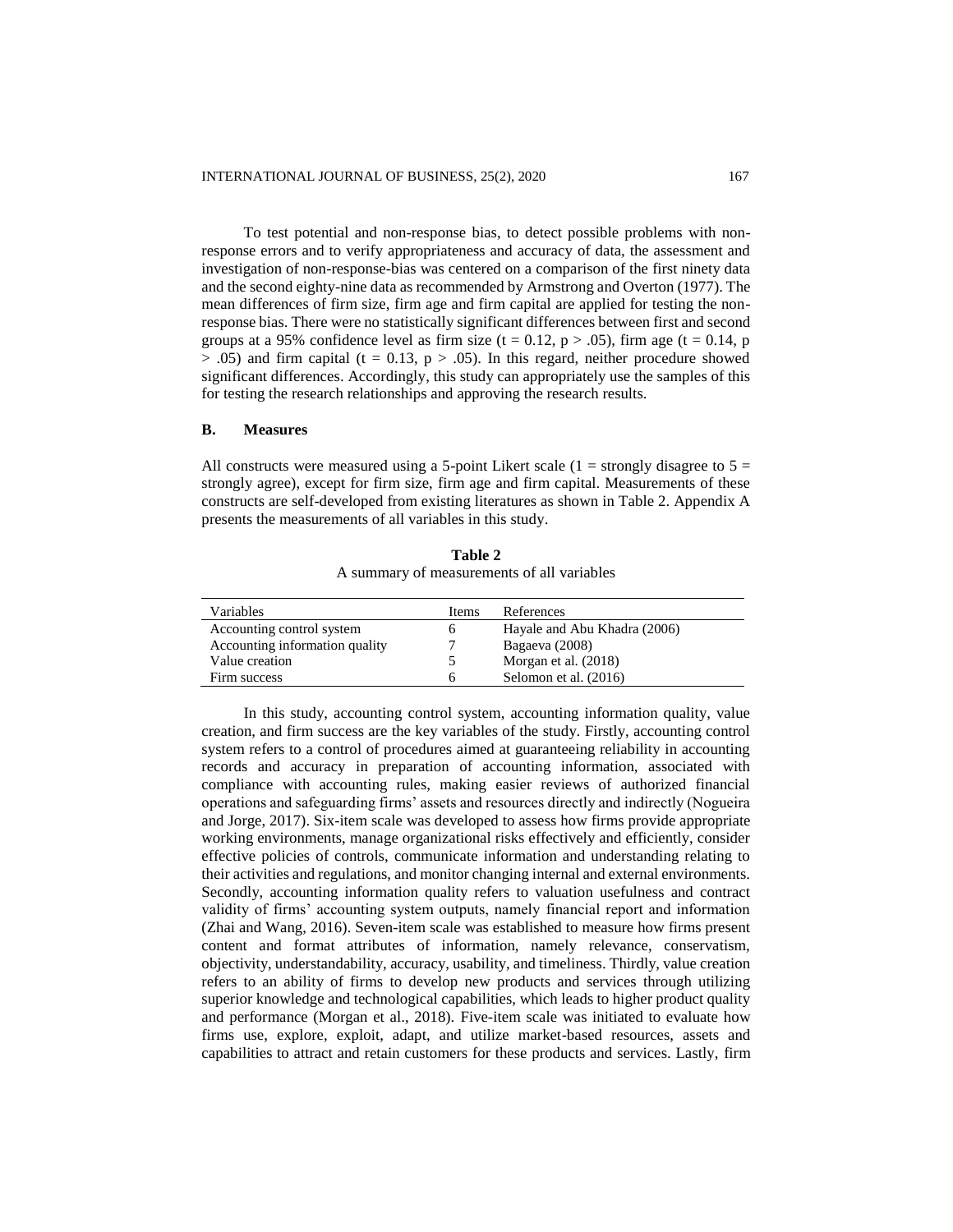success refers to an outcome of firms' doing business operations, activities, practices, and functions effectively and efficiently, namely increased sales, cash flow from operations, market share, customer satisfaction, business growth, and increased profits (Selomon et al., 2016). Six-item scale was introduced to gauge how firms can achieve increased sales, cash flow from operations, market share, customer satisfaction, business growth, and increased profits.

To prevent and verify effects of other variables on the aforementioned research relationships, the control variables of the study are considered. They comprise firm size, firm age and firm capital. Firstly, firm age (FA) was measured by the number of years a firm has been in existence (Zahra et al., 2000) by using a dummy variable as less than 10 years  $= 0$  and equal to or greater than 10 years  $= 1$ . Secondly, firm size (FS) was measured by the number of employees in a firm (Arora and Fosfuri, 2000) by using a dummy variable as less than 100 employees  $= 0$  and equal to or greater than 100 employees  $= 1$ . Thirdly, firm capital (FC) was measured by the amount of money a firm has invested in doing business (Ussahawanitchakit, 2007) by using a dummy variable as less than 75 million baht  $= 0$  and equal to or greater than 75 million baht  $= 1$ .

#### **C. Validity and Reliability Tests**

In order to ensure the validity and reliability of the research tools and test instruments. According to Gerbing and Anderson (1988), this study performs confirmatory factor analysis and assesses the construct validity and reliability of the measures. The measurement model estimation results for factor loadings and composite reliability for each construct are provided in Table 3. The descriptions of factor loadings and composite reliability for each question item are also presented in Appendix A. The confirmatory factor analysis was applied to assess the underlying relationships of a large number of items and to determine whether they can be reduced to a smaller set of factors (Bagozzi et al., 1991; Nunnally and Bernstein, 1994). All factor loadings as values of 0.67-0.96 are larger than the 0.40 cut-off and are statistically significant. Also, discriminant power was utilized to gauge the validity of the measurements by item-total correlation (Churchill, 1979). In the scale validity, item-total correlation as values of 0.67-0.96 is larger than 0.30. In addition, the reliability of the measurements was evaluated by Cronbach alpha coefficients (Borg and Gall, 1979). In the scale reliability, Cronbach alpha coefficients as values of 0.81-0.96 are larger than 0.70. In this study, all the factor loadings for each construct turn out to be significant, providing a convergent validity. This study establishes reliability by securing composite reliability for each construct. Thus, the scales of all measures appear to produce internally consistent results and these measures are deemed appropriate for further analysis as they express an accepted validity and reliability in this study.

|                                      | Table J       |               |          |  |
|--------------------------------------|---------------|---------------|----------|--|
| Results of measure validation        |               |               |          |  |
| <b>Items</b>                         | Factor        | Item-total    | Cronbach |  |
|                                      | Loadings      | Correlation   | Alpha    |  |
| Accounting control system (ACS)      | $0.67 - 0.82$ | $0.67 - 0.82$ | 0.81     |  |
| Accounting information quality (AIQ) | $0.85 - 0.92$ | $0.85 - 0.92$ | 0.91     |  |
| Value creation (VCA)                 | $0.80 - 0.92$ | $0.81 - 0.92$ | 0.90     |  |
| Firm success (FSC)                   | $0.93 - 0.96$ | 0.94-0.96     | 0.96     |  |

**Table 3**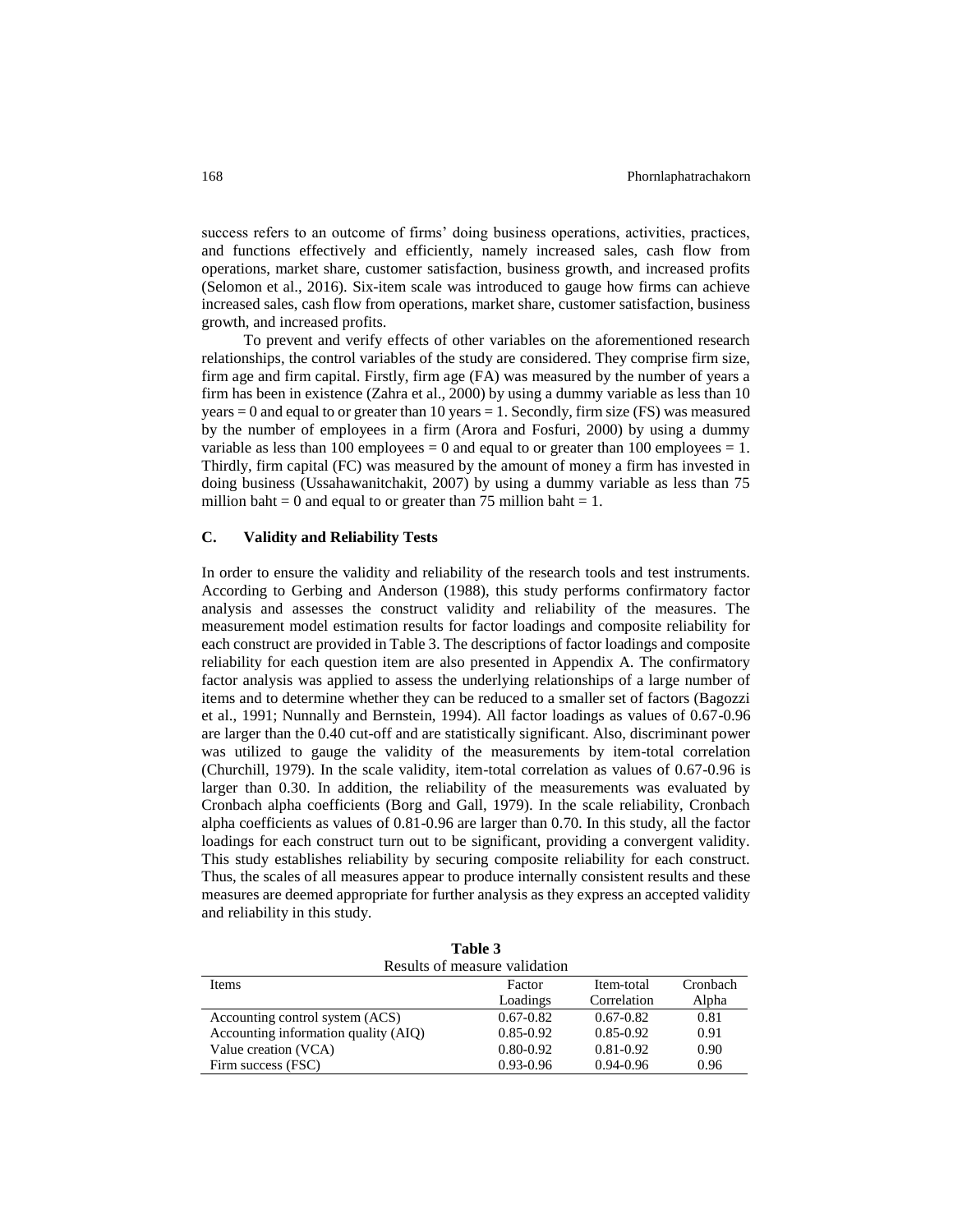# **IV. RESULTS AND DISCUSSION**

The descriptive statistics and correlation matrix for all variables are presented in Table 4. The descriptive statistics comprise mean and standard error. Likewise, the correlations as values of are investigated to prove the relationships between independent variable and dependent variable and it shows the associations of independent variables. With respect to potential problems relating to multicollinearity, variance inflation factors (VIFs) were used to provide information on the extent to which non-orthogonality among independent variables inflates standard errors. The VIFs range from 1.13 to 2.82, well below the cutoff value of 10 as recommended by Neter et al. (1985), means that the independent variables are not correlated with each other. Therefore, there are no substantial multicollinearity problems encountered in this study.

This study investigates the effects of accounting control system on accounting information quality, value creation and firm success. It hypothesizes that there are positive relationships of these variables and both accounting information quality and value creations are also proposed to mediate the accounting control system-firm success relationships. To examine the research relationships, structural equation model is considered as the appropriate statistical methods. The comparative fit index (CFI), the goodness of fit index (GFI), the incremental fit index (IFI), and the root mean square error of approximation (RMSEA) are considered as the determinants of the goodness of fit of the models in the study (Herda and Lavelle, 2012) as shown in Table 5. Firstly, CFI values always lie between 0 and 1, with values over 0.90 indicating a relatively good fit (Bentler, 1990). Secondly, GFI value is an index that ranges from 0 to 1, with value over 0.90 indicating a relatively good fit (Byrne, 1998). Thirdly, IFI values exceeding 0.90 indicate a relatively good fit (Kline, 1998). Lastly, a RMSEA value of less than 0.05 indicates a close fit and less than 0.08 suggests a marginal fit (Bollen and Long, 1993). Thus, the initial test of the measurement model results in a good fit to the data.

| Descriptive statistics and correlation matrix |           |           |           |      |
|-----------------------------------------------|-----------|-----------|-----------|------|
| Variables                                     | ACS       | AIO       | VCA       | FSC- |
| Mean                                          | 4.25      | 4.25      | 4.05      | 3.95 |
| <b>Standard Deviation</b>                     | 0.39      | 0.44      | 0.45      | 0.66 |
| Accounting control system (ACS)               |           |           |           |      |
| Accounting information quality (AIQ)          | $0.28***$ |           |           |      |
| Value creation (VCA)                          | $0.29**$  | $0.58***$ |           |      |
| Firm success (FSC)                            | 0.13      | $0.24**$  | $0.62***$ |      |
| Note: $i^*$<br>$p<.05$ , $p<.01$              |           |           |           |      |

|                                               | Table 4 |     |
|-----------------------------------------------|---------|-----|
| Descriptive statistics and correlation matrix |         |     |
|                                               | ACS     | AΙO |

| Table 5                                      |
|----------------------------------------------|
| Results of the goodness of fit of the models |

| repared of the goodness of the of the models    |        |
|-------------------------------------------------|--------|
| Indices                                         | Values |
| Comparative fit index (CFI)                     | 0.92   |
| Goodness of fit index (GFI)                     | 0.91   |
| Incremental fit index (IFI)                     | 0.93   |
| Root mean square error of approximation (RMSEA) | 0.05   |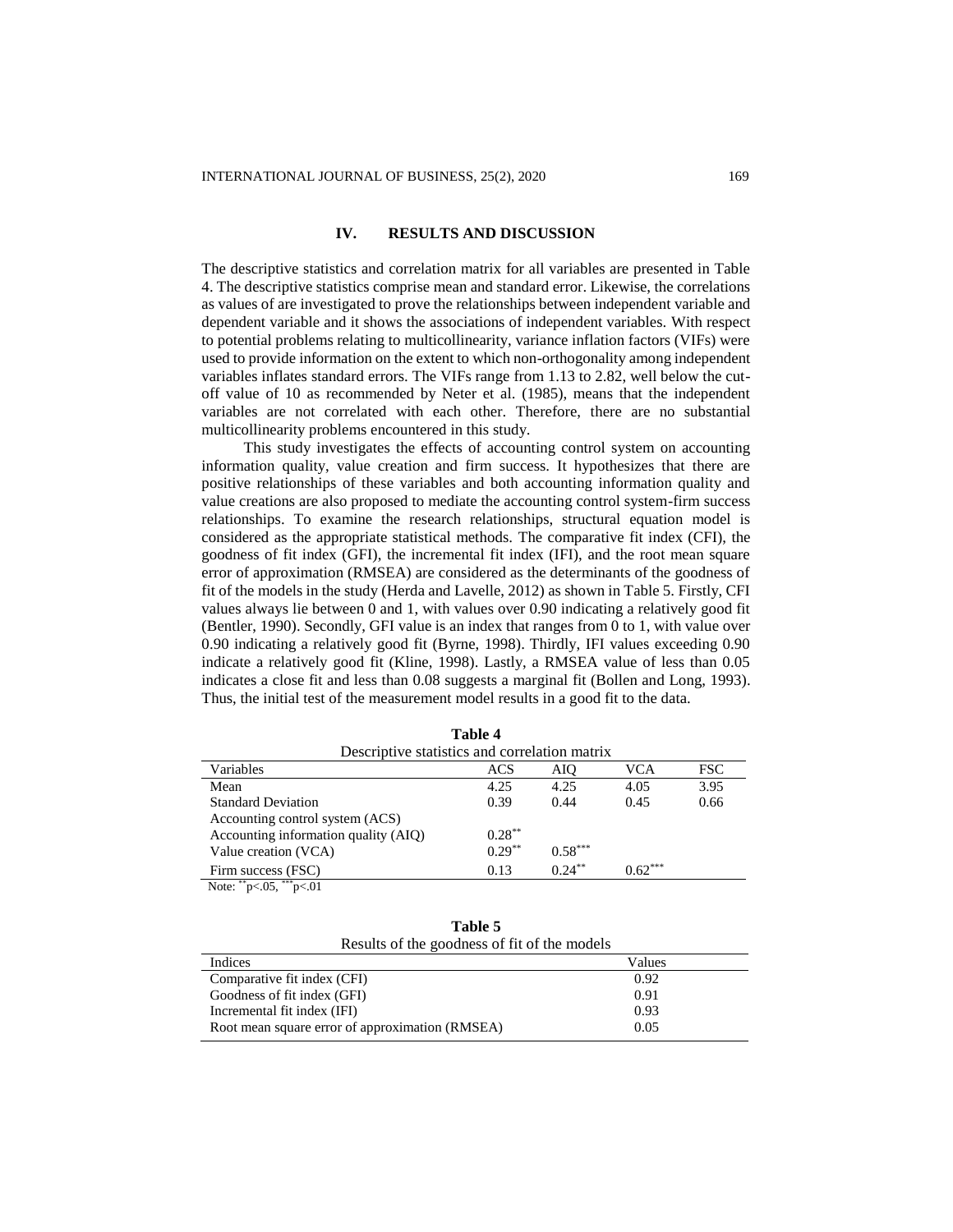| Results of path coefficients and hypotheses testing for direct effects |                                    |             |         |            |
|------------------------------------------------------------------------|------------------------------------|-------------|---------|------------|
| Hypothesis                                                             | Relationship                       | Coefficient | t-value | Result     |
|                                                                        |                                    | (s.d.)      |         |            |
| H <sub>1</sub> a                                                       | Accounting control system has a    | $0.50^{**}$ | 2.12    | Supported  |
|                                                                        | positive effect on accounting      | (0.24)      |         |            |
|                                                                        | information quality.               |             |         |            |
|                                                                        | $(ACS \rightarrow AIO)$            |             |         |            |
| H <sub>1</sub> b                                                       | Accounting control system has a    | $0.44***$   | 2.07    | Supported  |
|                                                                        | positive effect on value creation. | (0.21)      |         |            |
|                                                                        | $(ACS \rightarrow VCA)$            |             |         |            |
| H <sub>1</sub> c                                                       | Accounting control system has a    | 0.02        | 0.08    | <b>Not</b> |
|                                                                        | positive effect on firm success.   | (0.25)      |         | Supported  |
|                                                                        | $(ACA \rightarrow FSC)$            |             |         |            |
| H2a                                                                    | Accounting information quality     | $0.78***$   | 4.27    | Supported  |
|                                                                        | has a positive effect on value     | (0.18)      |         |            |
|                                                                        | creation.                          |             |         |            |
|                                                                        | $(AIO \rightarrow VCA)$            |             |         |            |
| H2b                                                                    | Accounting information quality     | $0.41^*$    | 1.53    | Supported  |
|                                                                        | has a positive effect on firm      | (0.27)      |         |            |
|                                                                        | success.                           |             |         |            |
|                                                                        | $(AIO \rightarrow FSC)$            |             |         |            |
| H <sub>4</sub>                                                         | Value creation has a positive      | $1.18***$   | 3.64    | Supported  |
|                                                                        | effect on firm success.            | (0.33)      |         |            |
|                                                                        | $(VCA \rightarrow FSC)$            |             |         |            |

**Table 6**

Note:  $p<0.10$ ,  $p<0.5$ ,  $p<0.11$ 

The results of path coefficients and hypotheses testing of the research relationships for direct effects are presented in Table 6. Interestingly, accounting control system plays a significant role in determining both accounting information quality and value creation. For testing Hypotheses 1a-1b, accounting control system has a positive effect on accounting information quality ( $b = 0.50$ ,  $p < 0.04$ ) and value creation ( $b = 0.44$ ,  $p <$ 0.04). In existing literature, accounting control system can help guarantee reliability in accounting records and accuracy and integrity in preparation of accounting information, associated with compliance with accounting rules and make easier reviews of authorized financial operations (Nogueira and Jorge, 2017). It explicitly safeguards firms' assets and resources directly and indirectly from loss by fraud or unintentional errors. Firm with effective accounting control system can have credibility and validation of their financial information in order to facilitate managerial decision making consistent with their strategic goals through achieving competitive advantage and organizational success. Thus, accounting control system has a positive effect on accounting information quality. Therefore, Hypothesis 1a is supported.

In addition, accounting control system can ensure that resources, assets and capabilities are obtained and used effectively and efficiently in accomplishment and achievement of their strategic objectives (Suarez, 2017). It effectively facilitates planning and monitoring of organizational activities and organizational performance. Firms with best accounting control system can utilize superior knowledge and technological capabilities in order to develop new products and services, which lead to higher product quality and performance. They are likely to have a great value creation that can affect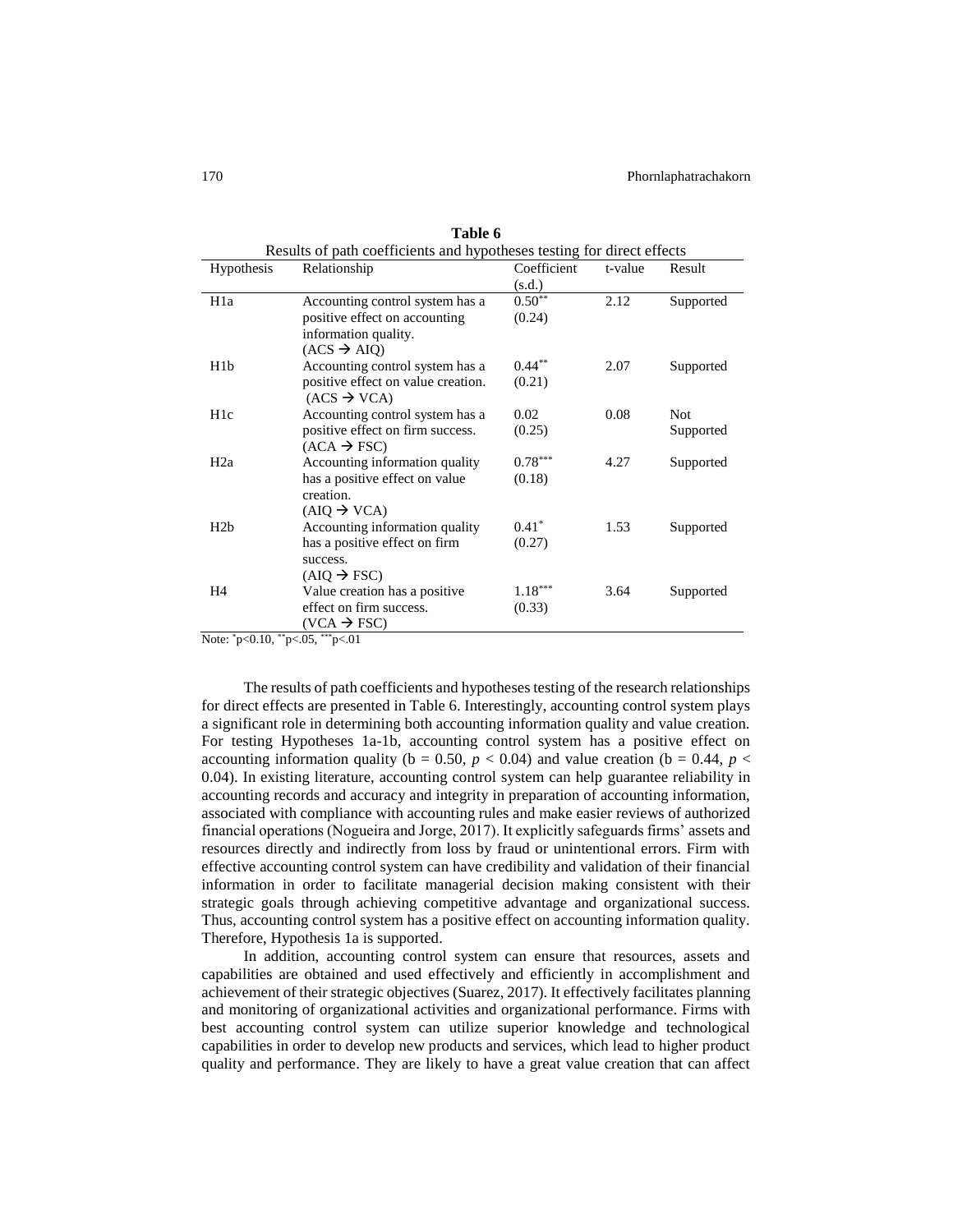sustainable competitive advantage and outstanding success. Hence, accounting control system has a positive effect on value creation. Therefore, Hypothesis 1b is supported. Surprisingly, accounting control system has no effects on firm success.

According to Hayale and Abu Khadra (2006), accounting control system focus on plans and processes of firms with are used within an organization to check accuracy and reliability of accounting data that use in making decisions for achieving their success. It is likely to have an indirect effect on firm success. Firms with efficient accounting control system tend to provide accounting information quality and create business values through utilizing their resources and capabilities in order to enhance their competitiveness and promote their sustainable success. Similar to the existing literature, this study indicates that accounting control system has no direct effects on firm success, but it critically has an indirect effect on firm success through accounting information quality and value creation as the mediators of the study according to the results of H3 and H5 as shown in Table 7. Accordingly, accounting control system has no effects on firm success. It has no influence on firm success. Therefore, Hypothesis 1c is not supported.

|                                                                           | .                     |             |         |           |
|---------------------------------------------------------------------------|-----------------------|-------------|---------|-----------|
| Results of path coefficients and hypotheses testing for mediating effects |                       |             |         |           |
| <b>Hypothesis</b>                                                         | Direction             | Coefficient | t-value | Result    |
|                                                                           |                       | (s.d.)      |         |           |
| H3: Accounting information                                                | $ACS \rightarrow AIO$ | $0.50^{**}$ | 2.12    | Supported |
| quality mediates the                                                      |                       | (0.24)      |         |           |
| accounting control system-firm                                            | $AIO \rightarrow FSC$ | $0.41*$     | 1.53    |           |
| success relationships                                                     |                       | (0.27)      |         |           |
| H <sub>5</sub> : Value creation mediates the                              | $ACS \rightarrow VCA$ | $0.44***$   | 2.07    | Supported |
| accounting control system-firm                                            |                       | (0.21)      |         |           |
| success relationships.                                                    | $VCA \rightarrow FSC$ | $1.18***$   | 3.64    |           |
|                                                                           |                       | (0.33)      |         |           |

**Table 7**

Note:  $p<0.10$ ,  $p<0.5$ ,  $p<01$ 

Accounting information quality can benefit both value creation and firm success. It is an important determinant of driving and explaining value creation and firm success. It has a positive effect on value creation ( $b = 0.78$ ,  $p < 0.01$ ) and firm success ( $b = 0.41$ , *p* < 0.10). Here, accounting information quality reflects content and format attributes of outputs from accounting system procedures relating to a real-world entity, a value stored in another database, a result of an arithmetic computation, all data relevant to an application, an absence of conflict between two datasets, and up-to-date information (Gorla et al., 2010). It faithfully represents economic phenomena of firms' businesses and operations and it needs to be complete, neutral and free from error (Drum et al., 2017). Likewise, accounting information quality can help provide good knowledge and understanding relating to firms' products and services and their customers and competitors in order to make appropriate investments and implement valuable strategies and techniques for achieving sustainable competitive advantage and success. Thus, accounting information quality has a positive effect on both value creation and firm success. Therefore, Hypotheses 2a-2b are supported. Additionally, value creation is important in determining firm success. It has a positive effect on firm success ( $b = 1.18$ ,  $p < 0.01$ ). Firm with emphasizing value creation can use, explore, exploit, adapt, and utilize market-based resources, assets and capabilities to attract and retain customers for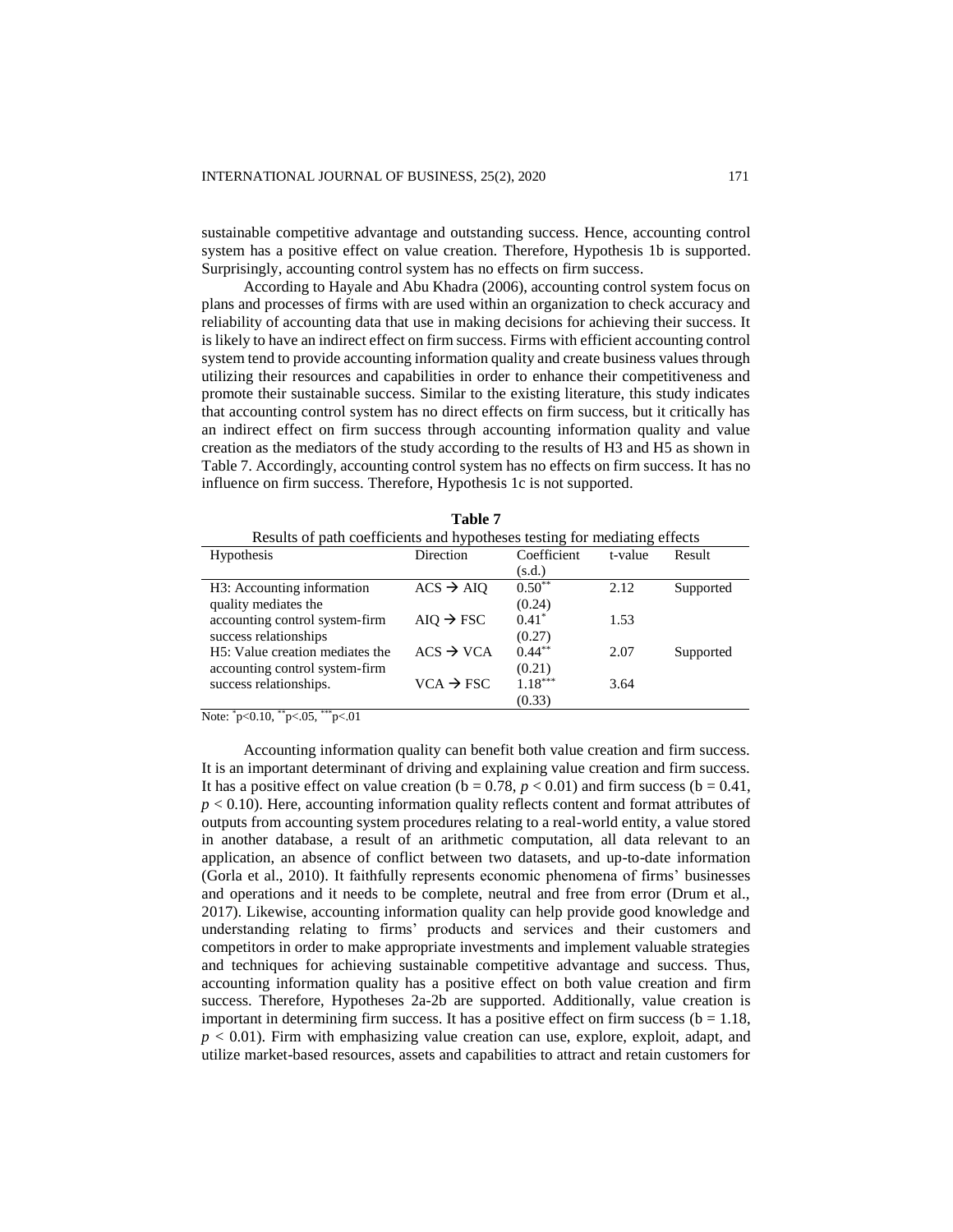these products and services in order to promote superior competitive advantage and sustainable long-term success (Zacharias et al., 2016). They can achieve a main goal of firms' operations with satisfaction and loyalty of customers' demands in order to promote outstanding competitive advantage, achieve superior performance, and gain sustainable success. Thus, value creation significantly affects firm success. It has a positive effect on firms' sustainable success. Therefore, Hypothesis 4 is supported.

To verify the mediating effects of accounting information quality and value creation on the research relationships, the results in Table 7 show that accounting information mediates the accounting control system-firm success relationships ( $b = 0.50$ ,  $p < 0.04$ ;  $b = 0.41$ ,  $p < 0.10$ ) and value creation mediates the accounting control systemfirm success relationships ( $b = 0.44$ ,  $p < 0.04$ ;  $b = 1.18$ ,  $p < 0.01$ ). According to existing literature, firms with successful accounting control system can have a quality of valuable information while they can implement and utilize this information in order to provide effective strategies and techniques for achieving sustainable competitive advantage and long-term success. Similarly, accounting control system can enhance increased value creation through acceptance, reliability and credibility of customers and this value creation also promotes customer satisfaction and loyalty that affect firms' potential competitiveness and outstanding success. Thus, both accounting information quality and value creation importantly mediates the accounting control system-firm success relationships. Therefore, Hypotheses 3 and 5 are supported.

# **V. CONTRIBUTIONS AND DIRECTIONS FOR FUTURE RESEARCH**

#### **A. Theoretical Contribution and Directions for Future Research**

This study has attempted to investigate the benefits and advantages of accounting control system and it confirms that accounting control system is important for providing accounting information quality, initialing value creation and enhancing organizational success. According to the knowledge-based view of the firm (KBV), accounting control system is an intangible resource of firms and it is the most important resource and heterogeneous knowledge bases across their functions are the main determinants of performance differences. It is a valuable source of firms' competitive advantage, performance and success. To increase and expand the current study, future research needs to do and search for more literatures of accounting control system's components and dimensions and put them as independent variables that are considered as key factors of determining accounting information quality, value creation and firm success. Also, under rigorously complex competitive markets and environments, governmental policies and supports and technological growths and pressures may affect Thai auto parts businesses' sustainable performance and long-term success. Future research may put the governmental policies and supports and technological growths and pressures as moderating variables in the research model. To increase the generalizability of the study, future research may collect data from other industries or larger populations in order to implement a research technique as a comparative study for testing the research relationships and achieving more benefits and contributions of the study. Lastly, there are several statistical techniques for testing the research relationships, namely structural equation model, regression analysis and partial least squared. In this study, one structural equation model is applied as a valuable statistical technique. Future research may utilize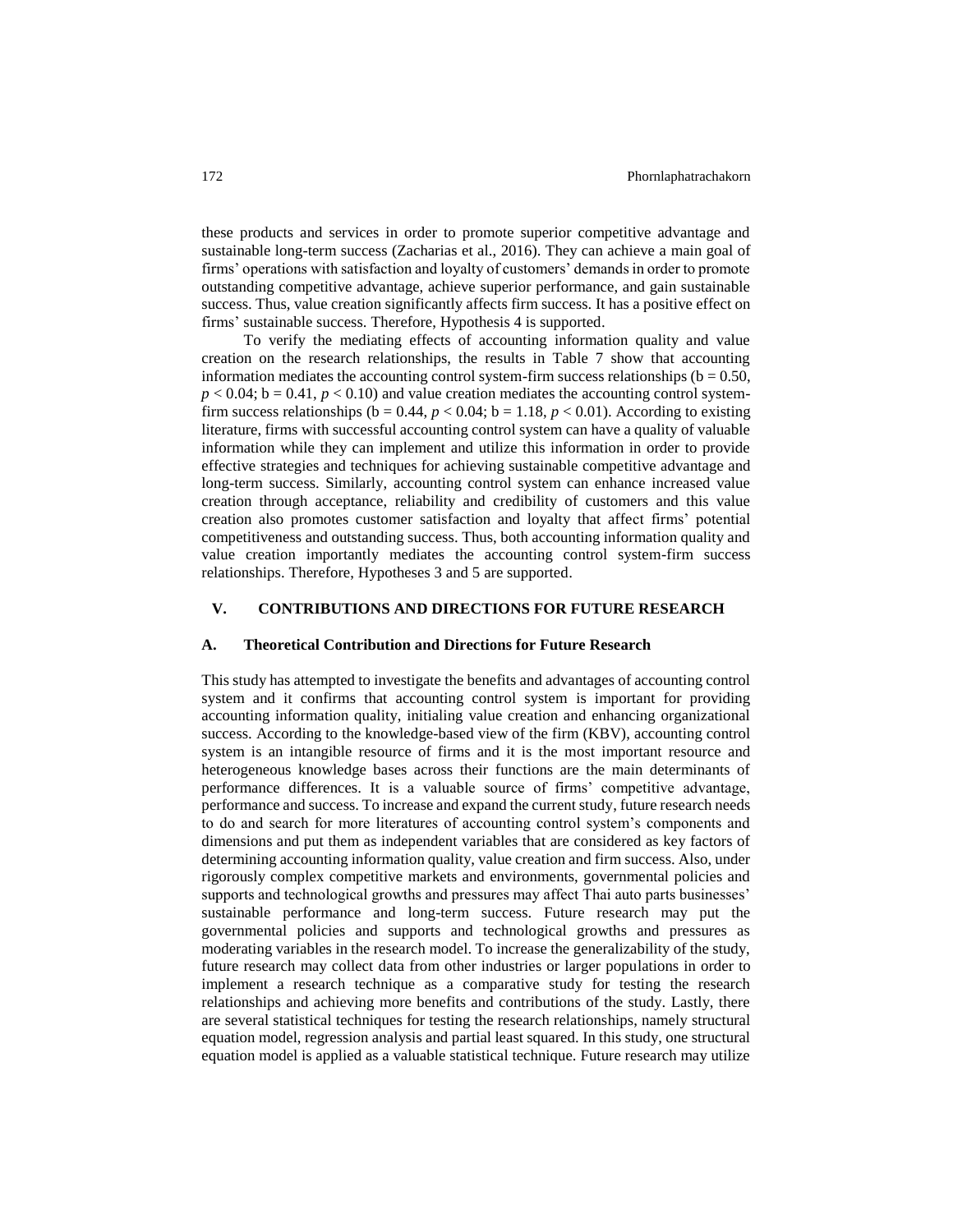regression analysis or partial least squared to investigate the research relationships and confirms the results of the current study.

#### **B. Managerial Contribution**

Accounting control system can help enhance sustainable competitive advantage and achieve long-term success. It becomes an important determinant of driving, explaining and promoting firms' outstanding competitiveness and superior performance. Thus, firms needs to pay an attention of building, creating and searching for best accounting control system in an organization. They must invest and utilize their resources, assets, capabilities, and competencies in order to develop this accounting control system through enhancing participation of employees and joining all functions and departments in an organization. Successful accounting control system definitely affects firms' growth, stability, survival, and sustainability. Moreover, competitive markets and environments have changed dramatically, dynamically and continuously. Firms must study, learn and understand these markets and environments effectively and efficiently. They need to adjust and modify their accounting control system in order to fit and be congruent with these conditions and situations for keeping and maintaining their best performances and achieving and increasing their sustainable long-term success. In summary, accounting control system is a significant mechanism for sustaining competitive advantage and performance.

# **VI. CONCLUSION**

Recently, accounting control system becomes an important business strategy for achieving sustainable competitive advantage and long-term performance. Hence, the objective study is to investigate the effects of accounting control system on firm success of auto parts businesses in Thailand through accounting information quality and value creation as mediators of the research relationships. Accounting control system, accounting information quality, value creation, and firm success are the independent variable, mediating variables and dependent variable respectively. Here, 179 auto parts businesses in Thailand are the samples of the study. Within the results of the study, accounting control system has a significant positive effect on both accounting information quality and value creation, but is has no effects on firm success. Also, accounting information quality positively affects value creation and firm success while value creation has a significant positive effect on firm success. Likewise, both accounting information quality and value creation significantly play mediating roles in determining, driving and explaining the accounting control system-firm success relationships. Accordingly, accounting control system is important for successfully doing businesses. Firms can implement and utilize this accounting control system as a strategic tool and a valuable mechanism for enhancing continuous competitive advantage and superior performance. To verify and expand the current study, future research needs to do and search for more literature of accounting control system's components and dimensions, put governmental policies and supports and technological growths and pressures as moderating variables in the research model, collect data from other industries and or larger populations, and utilize regression analysis or partial least squared to investigate the research relationships.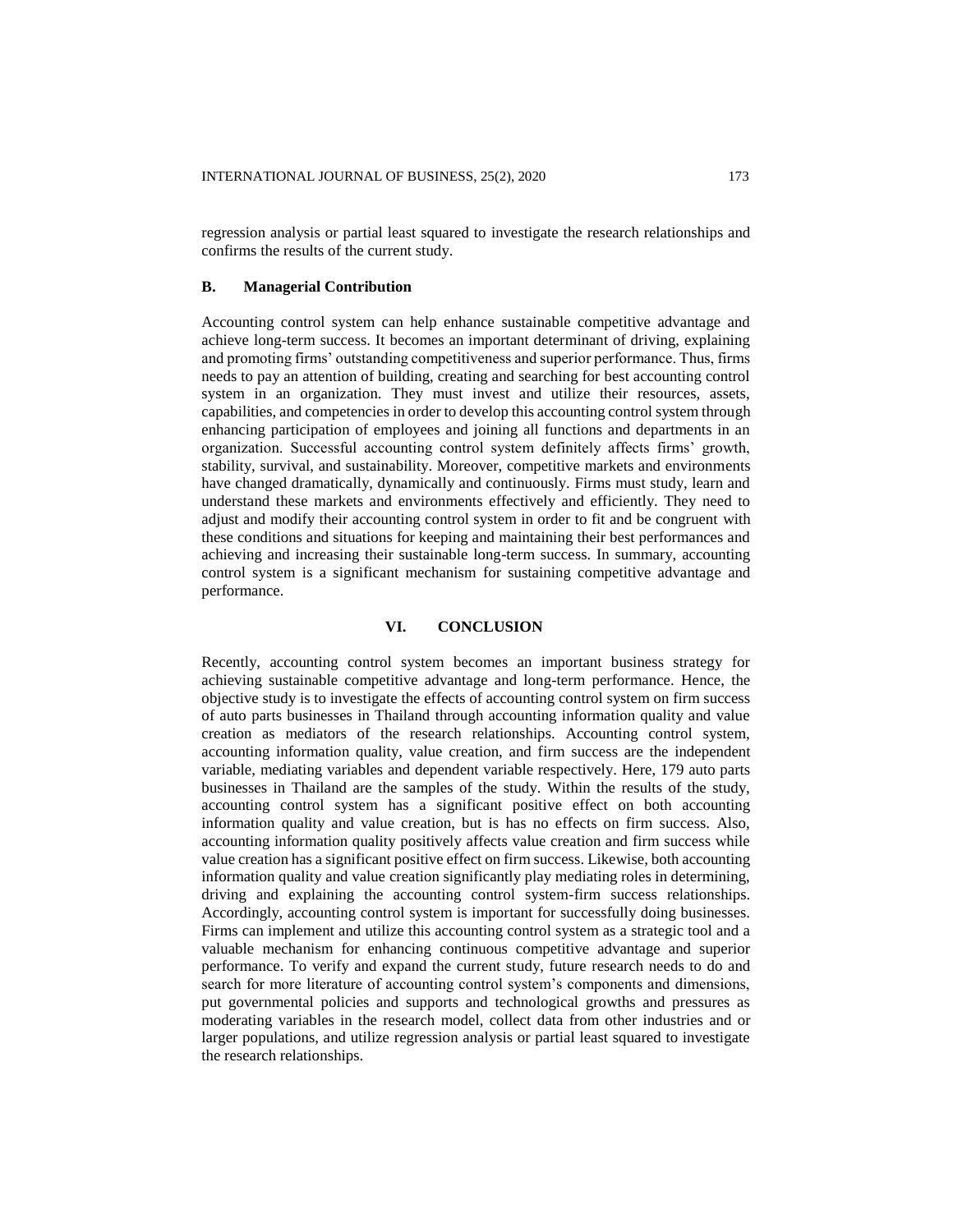|    | Measurement of all variables <sup>a</sup>                                                                                                             |
|----|-------------------------------------------------------------------------------------------------------------------------------------------------------|
|    | Items                                                                                                                                                 |
|    | <b>Accounting Control System (ACS)</b>                                                                                                                |
| 1. | We believe that an effectiveness of accounting control system can guarantee                                                                           |
|    | reliability in accounting records and accuracy in preparation of accounting                                                                           |
|    | information, associated with compliance with accounting rules. (0.81; 0.82)                                                                           |
| 2. | We can provide working environments that are appropriate with efficiency                                                                              |
|    | enhancement, smooth business operations and increased goal achievement. (0.79;                                                                        |
|    | (0.80)                                                                                                                                                |
| 3. | We are aware of organizational risks and manage and prevent firms' risks                                                                              |
|    | effectively and efficiently. (0.67; 0.68)                                                                                                             |
| 4. | We consider policies, processes and activities of controls that can enhance                                                                           |
|    | effective goal achievement. (0.82; 0.80)                                                                                                              |
| 5. | We communicate information and understanding relating to activities, rules and                                                                        |
|    | regulations well in both inside and outside organizations. (0.78; 0.79)<br>We monitor changing internal and external environments, modify our control |
| 6. | systems that are congruent with existing situations and conditions and assess a                                                                       |
|    | quality of all working and operational systems continuously. $(0.77; 0.77)$                                                                           |
|    | Accounting Information Quality (AIQ)                                                                                                                  |
| 1. | We can provide value information for making a decision involving fair values                                                                          |
|    | compared to existing practices. (0.87; 0.88)                                                                                                          |
| 2. | We can present fair value measurements of information that are more verifiable,                                                                       |
|    | faithfully represented and unbiased than we are under existing practices. (0.91;                                                                      |
|    | 0.90)                                                                                                                                                 |
| 3. | We can better enable different firms to measure, report and disclose fair values of                                                                   |
|    | information relating to assets and liabilities in a similar manner. (0.90; 0.89)                                                                      |
| 4. | We are better able to measure fair values of information in a similar manner from                                                                     |
|    | period to period. $(0.85; 0.87)$                                                                                                                      |
| 5. | We can present valuable information for executives that is congruent and fits with                                                                    |
|    | existing business conditions and situations. (0.88; 0.85)                                                                                             |
| 6. | We are always aware of information benefits, contributions and advantages from                                                                        |
| 7. | accounting system procedures, methods and approaches. (0.92; 0.91)<br>We believe that useful accounting information can provide better investment     |
|    | opportunities and improve greater investment decisions. (0.90; 0.92)                                                                                  |
|    | Value Creation (VCA)                                                                                                                                  |
| 1. | We can always use our knowledge, understanding and learning in order to                                                                               |
|    | develop and improve our products and services in responding customer needs.                                                                           |
|    | (0.89; 0.90)                                                                                                                                          |
| 2. | We focus on effective adaptation of our resources and assets being congruent with                                                                     |
|    | business markets and environments. (0.80; 0.81)                                                                                                       |
| 3. | We have systematically utilized our existing knowledge for creating valuable                                                                          |
|    | products and services in serving customers' wants and requirements. (0.90; 0.92)                                                                      |
| 4. | We believe that knowledge and information exchanges can enhance value added                                                                           |
|    | to our business operations, activities, functions, and practices. (0.87; 0.88)                                                                        |

# **Appendix A**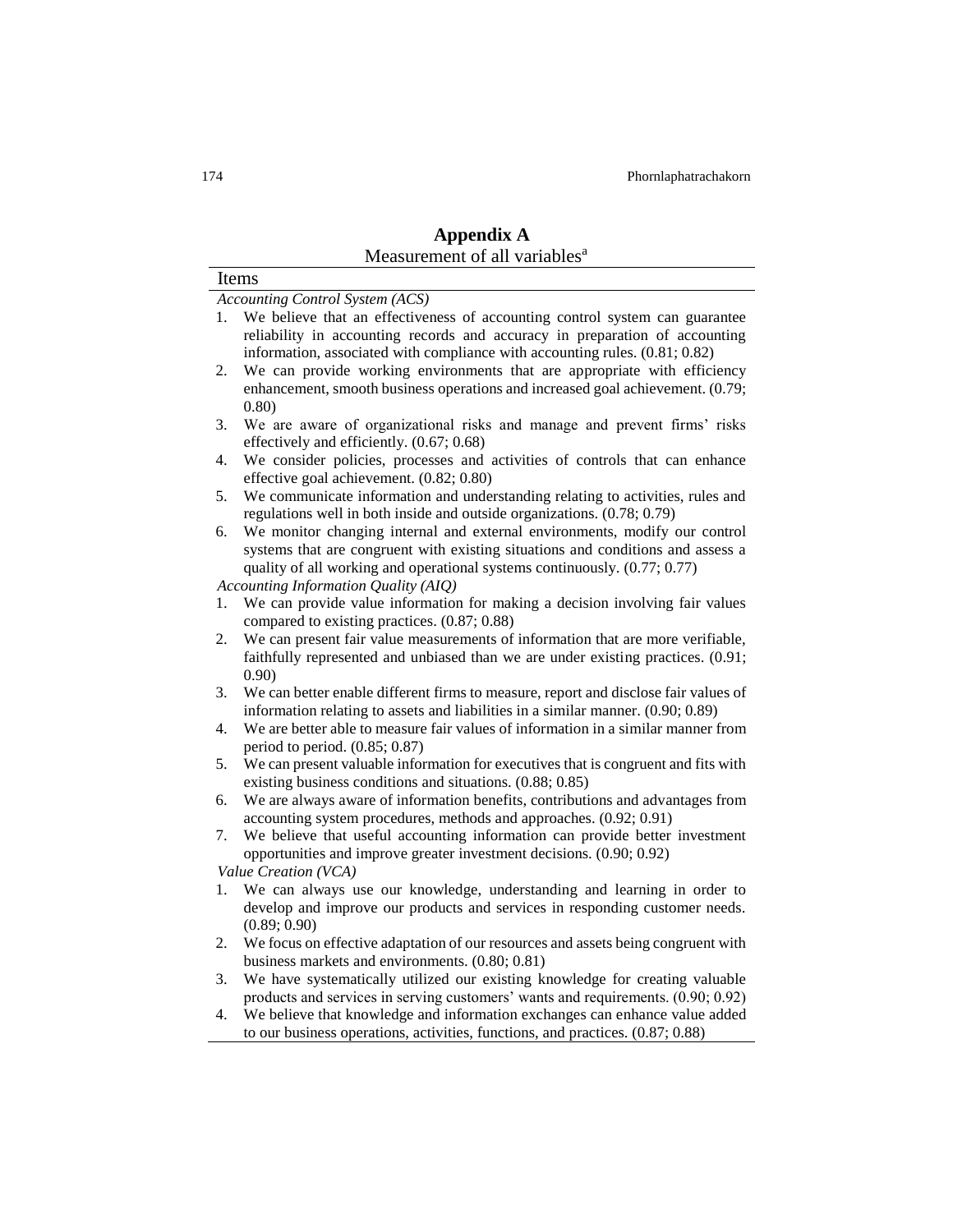Items

| <b>Appendix A</b> |
|-------------------|
| (Continued)       |

|    | Value Creation (VCA)                                                                 |
|----|--------------------------------------------------------------------------------------|
| 5. | We can ensure efficiency and effectiveness of doing businesses for achieving         |
|    | increased business values through implementing and utilizing best working            |
|    | systems. (0.92; 0.91)                                                                |
|    | Firm Success (FSC)                                                                   |
|    | We can continuously gain increased sales of business operations, activities,         |
|    | practices, and functions from past to present. $(0.93, 0.94)$                        |
|    | 2. We can outstandingly generate cash flows from business operations better than     |
|    | our competitors compared to the markets. (0.96; 0.95)                                |
| 3. | We can continuously increase and improve our market share of our operations by       |
|    | focusing on operational efficiency and organizational effectiveness. (0.94; 0.96)    |
| 4. | We can always create acceptance, reliability and credibility from our customers      |
|    | that reflect more customer satisfaction and loyalty than competitors. $(0.95, 0.94)$ |
| 5. | We have a confidence that our business can continuously grow, succeed, survive,      |
|    | and sustain in doing businesses. $(0.93; 0.95)$                                      |
| 6. | We can achieve maximized and increased profits outstandingly under our               |

effectively and efficiently doing and operating businesses. (0.94; 0.94)

<sup>a</sup>Factor loading and item-total correlation in parenthesis respectively.

#### **REFERENCES**

- Aaker, D.A., V. Kumar, and G.S. Day, 2001, *Marketing Research*. New York: John Wiley and Sons.
- Armstrong, J.S., and T.S. Overton, 1977, "Estimating Non-Response Bias in Mail Surveys." *Journal of Marketing Research*, 14(3), 396-402.
- Arora, A., and A. Fosfuri, 2000, "Wholly Owned Subsidiary versus Technology Licensing in the Worldwide Chemical Industry." *Journal of International Business Studies*, 31(4), 555-572.
- Bagaeva, A., 2008, "An Examination of the Effect of International Investors on Accounting Information Quality in Russia." *Advances in Accounting, Incorporating Advances in International Accounting*, 24, 157-161.
- Bagozzi, R.P., Y. Yi, and L.W. Phillips, 1991, "Assessing Construct Validity in Organizational Research." *Administrative Science Quarterly*, 36(3), 421-458.
- Bentler, P.M., 1990, "Comparative Fit Indices in Structural Models." *Psychological Bulletin*, 107, 238-246.
- Bollen, K.A., and J.S. Long, 1993, *Testing Structural Equation Models*. California: Sage Publications.
- Borg, W.R., and M.D. Gall, 1979, Educational *Research*, 3<sup>rd</sup> ed., New York: Longman.
- Byrne, B.M., 1998, Structural *Equation Modeling with LISREL, Prelis and Simplis: Basic Concepts, Applications, and Programming*. New Jersey: L. Erlbaum Associates.
- Churchill, G.A. Jr., 1979, "A Paradigm for Developing Better Measures of Marketing Constructs." *Journal of Marketing Research*, 16(February), 64-73.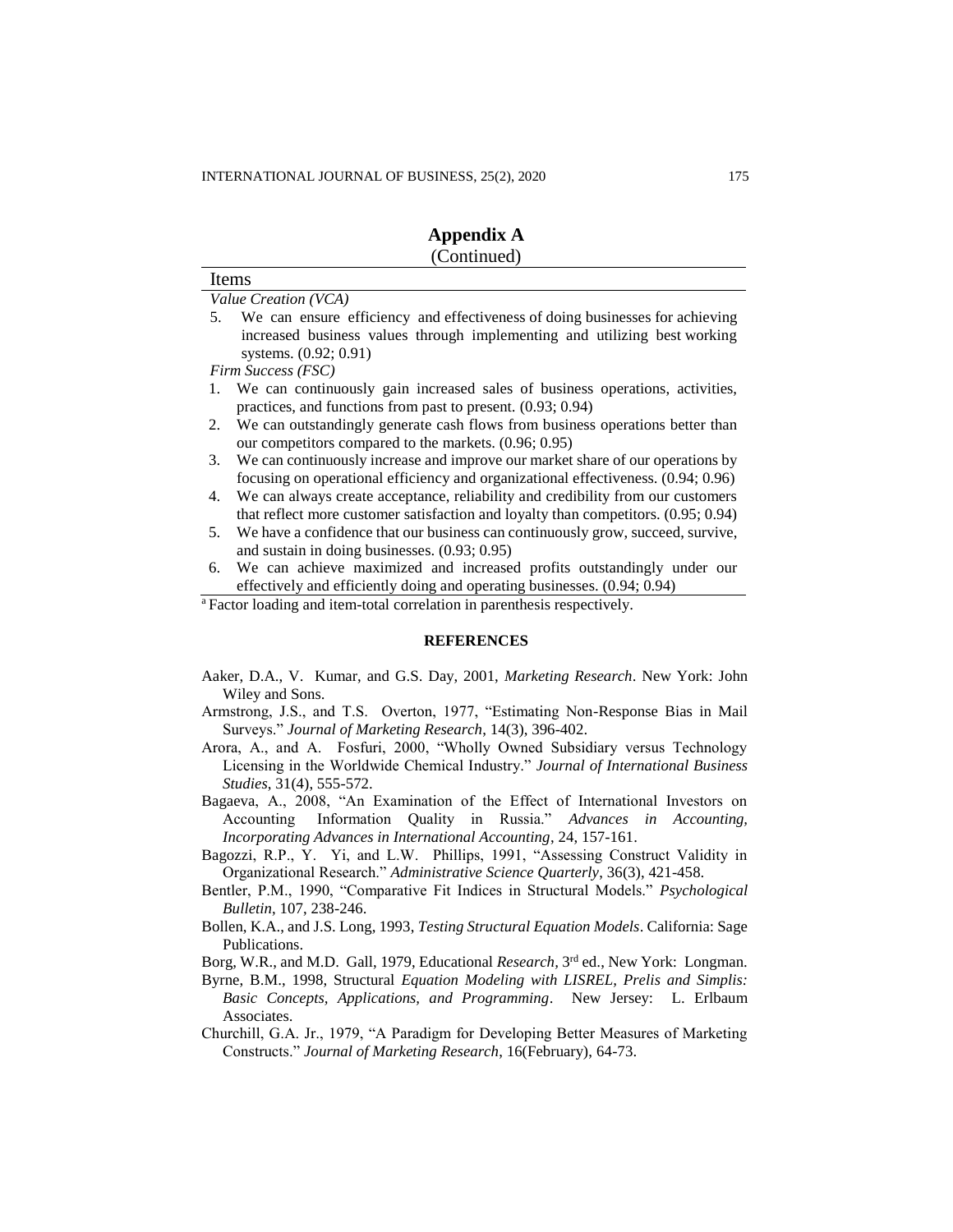- Drum, D., A. Pernsteiner, and A. Revak, 2017, "Workarounds in an SAP Environment: Impacts on Accounting Information Quality." *Journal of Accounting and Organizational Change*, 13(1), 44-64.
- Elaoud, A., and A. Jarboui, 2017, "Auditor Specialization, Accounting Information Quality and Investment Efficiency." *Research in International Business and Finance*, 42, 616-629.
- Ganaie, M.U., and M.I. Haque, 2017, "Talent Management and Value Creation: A Conceptual Framework." *Academy of Strategic Management Journal*, 16(2), 1-9.
- Gerbing, D.W., and J.C. Anderson, 1988, "An Updated Paradigm for Scale Development Incorporating Unidimensionality and Its Assessment." *Journal of Marketing Research*, 25(May), 186-192.
- Gidhagen, M., O.P. Ridell, and D. Sorhammar, 2011, "The Orchestrating Firm: Value Creation in the Video Game Industry." *Managing Service Quality*, 21(4), 392-409.
- Gorla, N., T.M. Somers, and B. Wong, 2010, "Organizational Impact of System Quality, Information Quality, and Service Quality." *Journal of Strategic Information Systems*, 19, 207-228.
- Hayale, T.H., and H.A. Abu Khadra, 2006, "Evaluation of the Effectiveness of Control Systems in Computerized Accounting Information Systems: An Empirical Research Applied on Jordanian Banking Sector." *Journal of Accounting-Business and Management*, 13, 39-68.
- Herda, D.N., and J.J. Lavelle, 2012, "The Auditor-Audit Firm Relationship and Its Effect on Burnout and Turnover Intention." *Accounting Horizons*, 26(4), 707-723.
- Hu, Z., W. Cai, J. Han, and R. Sa, 2012, "An Empirical Study of the Effect of Venture Capital Participation on the Accounting Information Quality of IPO Firms. *China Journal of Accounting Research*, 5, 251-268.
- Kline, R.B., 1998, Principles *and Practices of Structural Equation Modeling*. New York: The Guilford Press.
- Mali, S., S.B. Rakocevic, and G. Savoiu, 2012, "Value Creation through Restructuring Key Value Drivers and Value Creation Models." *Organization and Management*, 153(4), 109-120.
- Mejri, K., J.A. MacVaugh, and D. Tsagdis, 2018, "Knowledge Configurations of Small and Medium-Sized Knowledge-Intensive Firms in a Developing Economy: A Knowledge-Based View of Business-to-Business

Internationalization." *Industrial Marketing Management*, 71, 160-170.

- Morgan, T., S. Anokhin, and J. Wincent, 2018, "When the fog dissipates: The choice between Value Creation and Value Appropriation in a Partner as a Function of Information Asymmetry." *Journal of Business Research*, 88, 498-504.
- Neter, J., W. Wasserman, and M.H. Kutner, 1985, *Applied Linear Statistical Models: Regression, Analysis of Variance, and Experimental* Designs,  $2<sup>nd</sup>$  ed., Homewood: Richard D. Irwin, Inc.
- Ngo, L.V., and A. O'Cass, 2010, "Value Creation Architecture and Engineering: A Business Model Emcompassing the Firm-Customer Dyad." *European Business Review*, 22(5), 496-514.
- Nogueira, S.P.S., and S.M.F. Jorge, 2017, "The Perceived Usefulness of Financial Information for Decision Making in Portuguese Municipalities: The Importance of Internal Control." *Journal of Applied Accounting Research*, 18(1), 116-136.